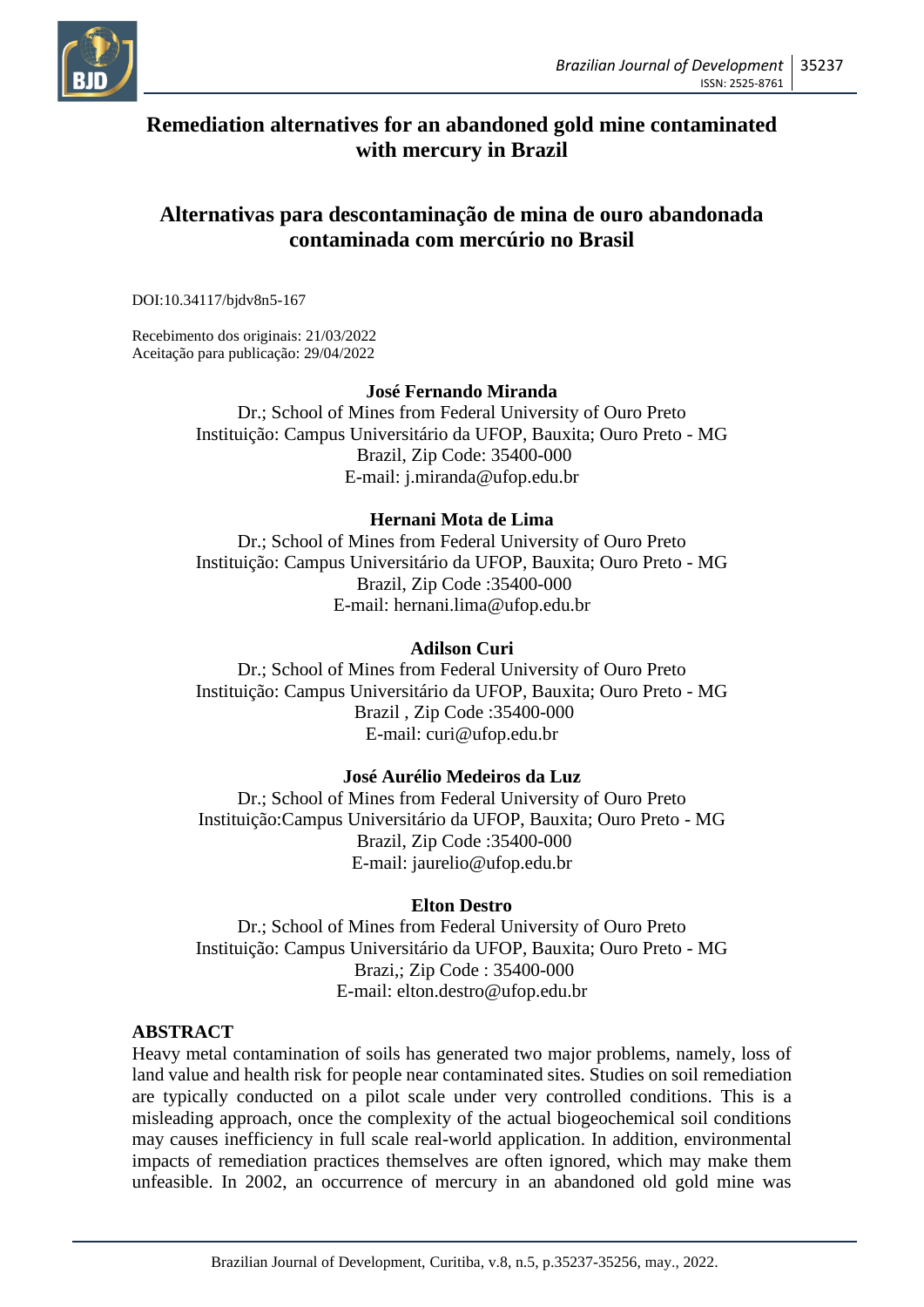

detected in a rural area of Descoberto, Brazil. In 2014, the State Public Prosecutor required from the responsible State Environment Agency, a remediation project to the area. This study compares alternatives for remediation of the contaminated area. Also a historical approach on mercury amalgamation in gold mining in the region, in order to estimate the amount of mercury remaining in the site. The geochemical characterization of the contaminated area was performed to describe the contamination process. The results were compared with the remediation proposal advocated by the Brazilian Ministry Public, and some alternatives for decontamination of the area were studied. The electrokinetic method has displayed the lowest overall unit cost, between US\$ 120.00/t and US\$ 260.00/t. The residual Hg concentration after four cycles of the electrokinetic technique was estimated at 1.28 mg (Hg)/kg (soil), slightly higher than the intervention value for agricultural soil, which is 1.20 mg (Hg)/kg (soil).

**Keywords**: Environmental impact, contaminated area, mercury, abandoned mine, costbenefit analysis.

## **RESUMO**

A contaminação dos solos por metais pesados gerou dois grandes problemas, a saber, a perda do valor da terra e o risco à saúde das pessoas na circunvizinhança. Os estudos de remediação do solo são tipicamente conduzidos em escala piloto, sob condições muito controladas. Esta é uma abordagem enganosa, uma vez que a complexidade das condições biogeoquímicas reais do solo pode causar ineficiência na aplicação em escala real e no mundo real. Além disso, impactos ambientais das próprias práticas de remediação são muitas vezes ignorados, o que pode inviabilizá-las. Em 2002, uma ocorrência de mercúrio em uma antiga mina de ouro abandonada foi detectada em uma área rural de Descoberto, Brasil. Em 2014, o Ministério Público Estadual exigiu do Órgão Estadual do Meio Ambiente responsável, um projeto de remediação para a área. Este estudo compara alternativas para remediação da área contaminada. Também foi feita uma abordagem histórica sobre amalgamação de ouro com mercúrio na mineração na região, a fim de estimar a quantidade de mercúrio remanescente no local. A caracterização geoquímica da área contaminada foi realizada para descrever o processo de contaminação. Os resultados foram comparados com a proposta de remediação preconizada pelo Ministério Público brasileiro, e foram estudadas algumas alternativas para descontaminação da área. O método eletrocinético apresentou o menor custo unitário global, entre US\$ 120,00/t e US\$ 260,00/t. A concentração residual de Hg após quatro ciclos da técnica eletrocinética foi estimada em 1,28 mg de Hg por kg de solo, ligeiramente superior ao valor de intervenção para solo agrícola, que é de 1,20 mg de Hg por kg de solo.

**Palavras-chave**: impacto ambiental, área contaminada, mina abandonada, análise de custo-benefício

## **1 INTRODUCTION**

Unlike the vast majority of organic pollutants, heavy metals cannot be degraded. Their different oxidation states determine their mobility, bioavailability and toxicity (Chen & Li, 2018). This makes remediation of soils contaminated by heavy metals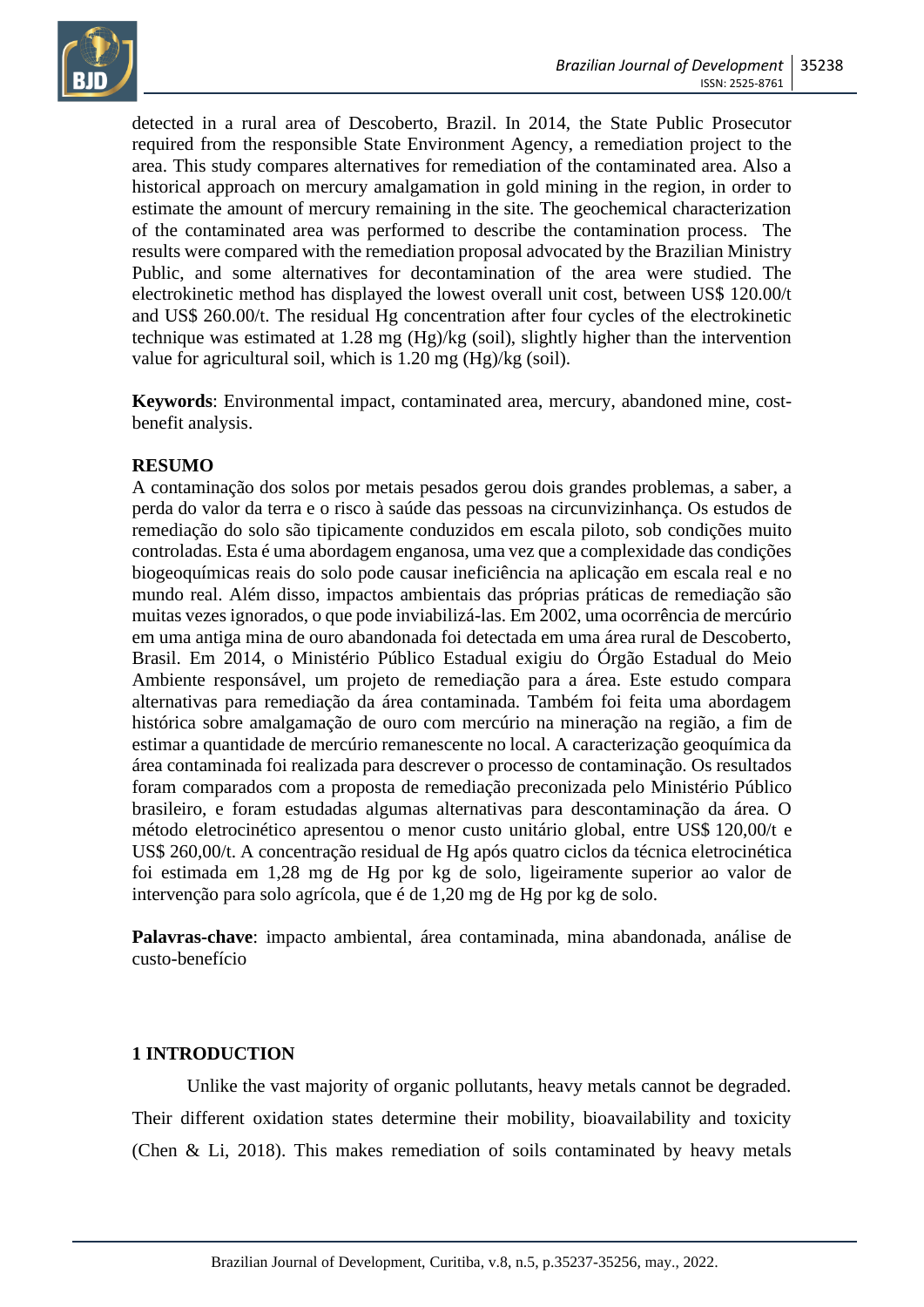

difficult and a long-term procedure, as these metals can only be transformed into more soluble, insoluble and less toxic species (Akcil et al., 2015).

Mercury is probably the most complicated of the heavy metals to deal with, due to its volatility and its strong affinity for soil particles and organic matter — ionic forms of Hg are strongly adsorbed by soil and sediment with slow desorption when under conditions favourable to leaching by weathering processes (Wang et al., 2012). Bridges (1991) points out that the residence time of Hg in the soil is around 500 to 1000 years.

Mercury takes various chemical forms: metallic or elemental mercury (Hg), inorganic mercury  $(Hg<sup>+</sup>)$  and  $(Hg<sup>++</sup>)$ , mercuric  $(HgCl<sub>2</sub>, HgS)$  and mercurous salts  $(Hg_2Cl_2)$ , as well as organically bound mercury, for example methylmercury and ethylmercury (Rodriguéz et al., 2012, HE et al., 2015; CHEN et al., 2018). Generally, in soil, mercury is strongly adsorbed to organic matter, iron oxides and clay minerals. This, together with mercury low water solubility, hampers the remediation of contaminated soils. A consortium of two or more techniques is sometimes required to meet legal limits, which often constrain the process route.

Madep (1996, apud Rodríguez et al., 2012), points out that clay minerals adsorb Hg ions at pH 6.0, iron oxides adsorb Hg ions in neutral soils, whereas most Hg ions are adsorbed by organic matter in acid soils. When organic matter is not present, Hg becomes more mobile in acidic soils and can evaporate into the atmosphere or be leached, contaminating water sources and groundwater.

This study was conducted in an abandoned gold mine in the municipality of Descoberto, state of Minas Gerais, Brazil where mercury was found. Since then, the Environmental Agency hired a consultancy company to prepare an Executive Project for the Mercury Contaminated Area Intervention Plan — Serra do Grama (FEAM, 2013). The plan was approved and should be implemented by the end of 2019. The company remediation plan foresees the removal of contaminated soil and its confinement in a Class I landfill, to be located about 100 km away, as the most economically and technically viable alternative (adoption of Class I landfill is indicated as the final destination of waste classified as hazardous (those that have contaminating components, pollutants, harmful to the environment and humans).

Since this method only shifts the contamination problem to another location along with the risks associated with ground transportation. Recalling that in the scenario proposed by the consultancy company can aggravate the process of contamination of the landfill soil, as there may be reaction with other constituent elements of the soil and other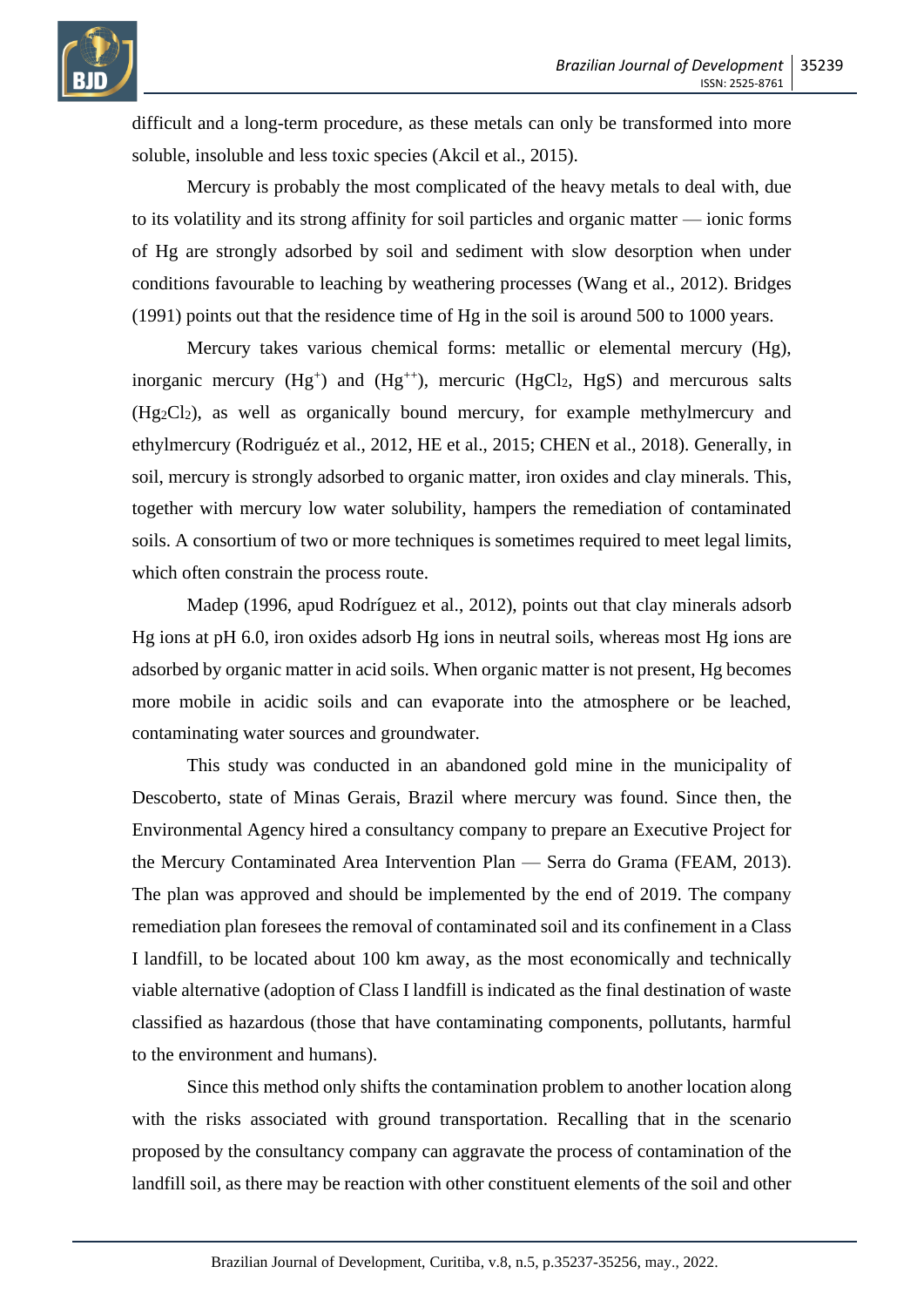

residues deposited there, which may cause greater dispersion of mercury, requiring more intensive monitoring, therefore more expensive.

Given these facts, this paper has two main objectives. The first one is to present an analysis of the possible techniques for rehabilitating contaminated soil, whereas the second one is to compare these techniques with that recommended by the Environmental Agency, in order to assess their strengths and weaknesses in relation to other options.

### **2 REMEDIATION OF CONTAMINATED SOILS**

The US Environmental Protection Agency (US EPA) groups soil treatment technologies into in situ (biological, physicochemical, and thermal techniques), ex situ (biological, physicochemical, and thermal techniques) and other confinement-based treatments such as: impermeable barriers, sealing surfaces, stabilization and solidification (US EPA, 1997).

Gong et al. (2018) classify remediation techniques into three methods: physical, chemical and biological. Physical methods include soil replacement, vitrification, electrokinetic remediation, and heat treatment. Heat treatment and soil washing have been recommended as permanent treatment alternatives for the removal of mercury from contaminated soil (Dermont et al., 2008). Chemical methods comprise chemical immobilization, solidification/stabilization and soil washing. In turn, biological methods include phytoremediation, microbial remediation and assisted microbial phytoremediation.

In situ methods generally have a lower decontamination cost and do not involve removal of contaminated soil (Hinton and Veiga, 2001). However, they are less adopted than ex situ methods, due to the soil subsurface heterogeneity, which generates uncertainties about the efficiency of the process, even with longer cleaning times.

Ex situ remediation of heavy metal contaminated sites involves excavation to remove the contaminated portion, followed by immobilization of metals using the solidification/stabilization process and subsequent disposal of treated materials at disposal sites or in permitted landfills (Zeng et al., 2014). This modality has the disadvantage that it is not permanent and involves the transfer of contaminated, solidified or stabilized material to other locations.

In general, soil remediation based on excavation, transport and landfill is highly effective with less risk but costly (Chen et al., 2018). These procedures often result from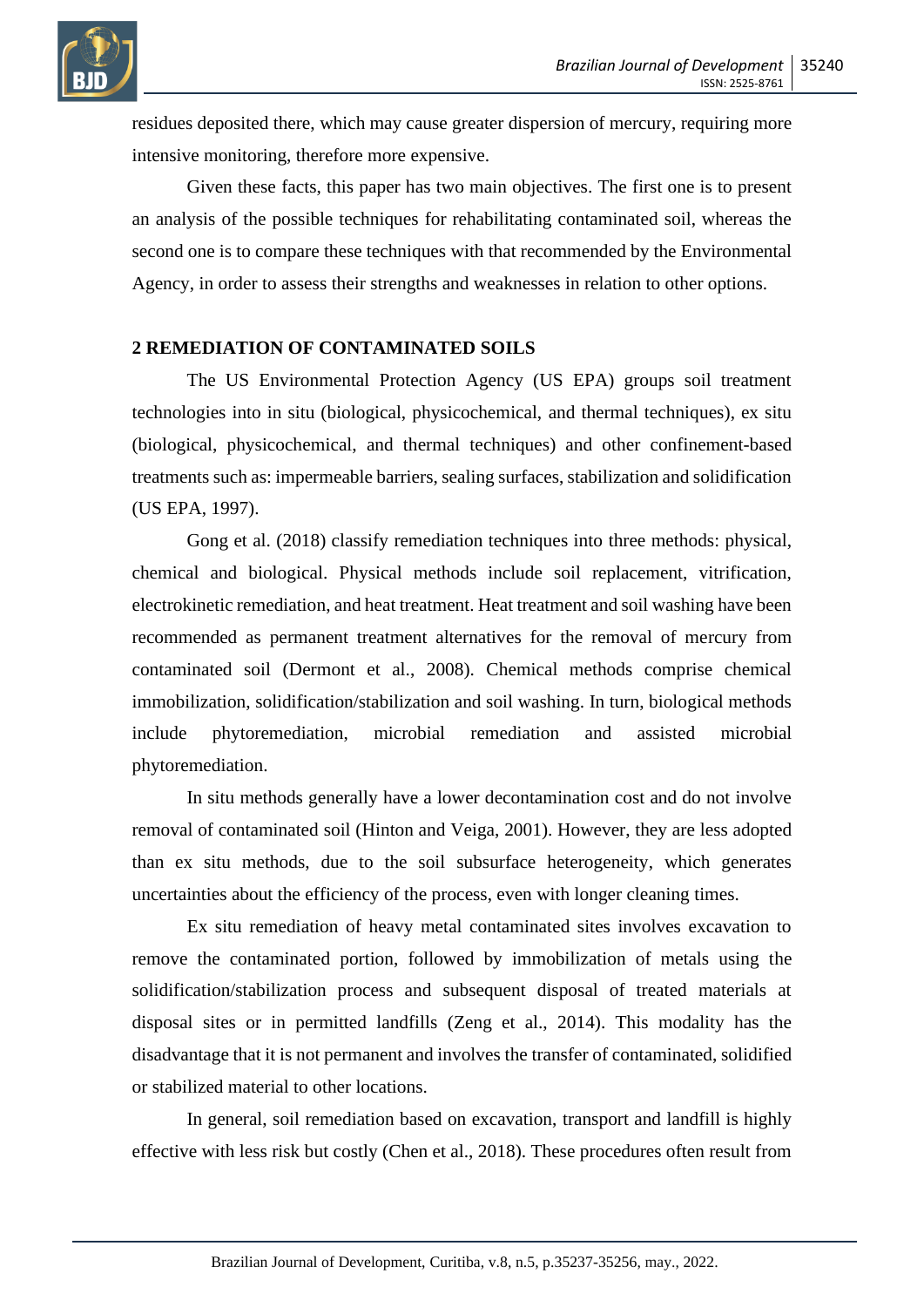

the remobilization of mercury compounds during the excavation process and the adoption of techniques that can remove it from the soil.

To assess the adequacy of specific corrective measures in a particular location, several criteria should be considered as benchmarks to prevent the mobility of mercury species and subsequently define the mitigation techniques to be employed. These criteria include the distribution and properties of stratigraphic units, geohydrological features of the site (together with the physicochemical properties of Hg species present in the soil).

#### 2.1 FACTORS AFFECTING HG MOBILITY

Hg transformations such as methylation and demethylation, reduction and oxidation modify Hg speciation and, consequently, its mobilization/stabilization in soils. Geochemical parameters, such as pH and soil redox potential, strongly affect Hg mobility, changing its solubility and the biological process that affects Hg transformations (Xu et al., 2015), requiring a detailed analysis of Hg alternatives remediation to be adopted.

Similarly, natural organic matter can strongly interact with Hg, affecting its speciation, solubility, mobility and toxicity (Negrete et al., 2015). Many organic compounds have high affinity for Hg through functional groups such as hydroxyl, carboxylic, aromatic and especially containing-S ligands.

According to Reis et al. (2014), when high levels of organic matter are present in the soil, the process of formation of  $Hg^{2+}$  organic complexes predominates. Thus, organic matter is the dominant factor controlling mercury mobility in acidic soils, and for neutral to alkaline soils, it is the mineral components that most extensively influence the solubility of Hg.

The amorphous clay, oxide and hydroxide minerals of Fe, Mn and Al, as well as amorphous iron sulphide (FeS) are significant inorganic sorbents for Hg.

Reis et al. (2014) remember that ions present in soil solution, such as chlorides and hydroxides, have the ability to increase the solubility and mobility of mercury. The pH has a fluctuating influence on Hg mobilization from acid to alkaline environment. The lowest dissolution of Hg occurs at pH close to 3.0, while the highest occurs around pH 5.0 (Xu et al., 2015).

#### 2.2 REFERENCE VALUES FOR MERCURY IN SOILS

A site is considered contaminated when the concentrations of deleterious elements or substances are above a given limit, called intervention value, which indicates the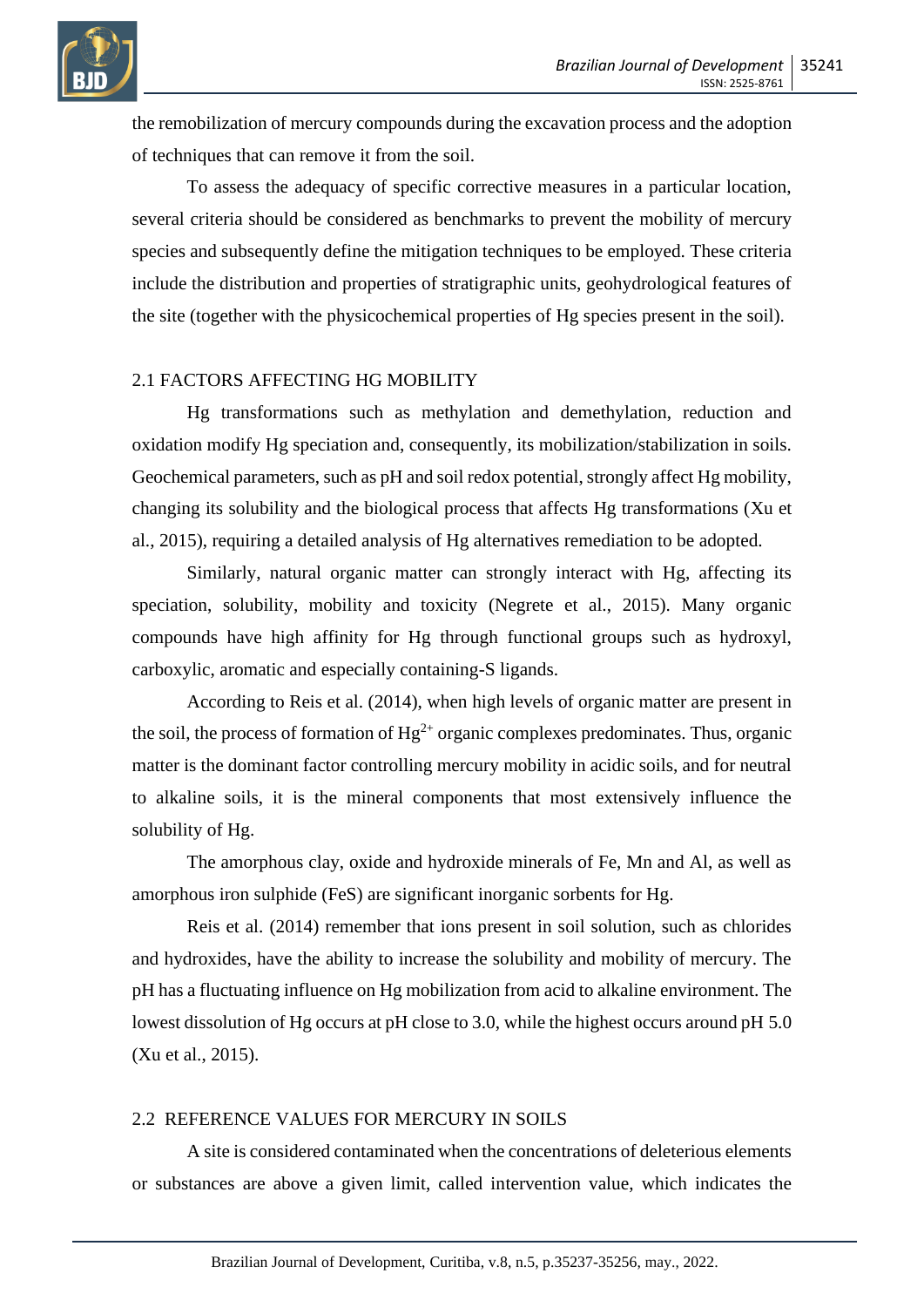

potential risk for the human health (Table 1). In this case, immediate intervention is required, including detailed site investigation and emergency measures such as restricting access to the area and suspending the consumption of surface and groundwater, and food products from the area of influence.

| Table $1$ — Soil guiding values |                                                    |       |         |          |            |
|---------------------------------|----------------------------------------------------|-------|---------|----------|------------|
| Substance                       | Soil (mg. $kg^{-1}$ dry mass)                      |       |         |          |            |
|                                 | Benchmark<br>Prevention<br>Intervention Value (VI) |       |         |          |            |
|                                 | <b>Quality Value</b>                               | Value | Agricul | Resident | Industrial |
|                                 | (VRO)                                              | (VP)  | tural   | ial      |            |
| Mercury                         | 0.05                                               | 0.5   | $1.2\,$ | 0.9      | 7.0        |

Source: (Adapted from CETESB, 2016)

The nomenclature adopted in Table 1 is explained in detail as follows: *VRQ* concentration of a given substance in the soil, which defines a soil as clean;  $VP$  — Concentration of a given substance, above which changes detrimental to soil and groundwater quality may occur. This value indicates the quality of a soil capable of supporting its primary functions, protecting ecological receptors and groundwater quality; *VI* — concentration of a given substance in soil or groundwater above which there are potential direct or indirect risks to human health, considered as a generic exposure scenario.

#### **3 MERCURY IN DESCOBERTO**

In December 2002, residents of the rural area in the municipality of Descoberto (State of Minas Gerais, Brazil) observed the presence of metallic mercury in the soil. Mercury presence is near a tributary of the Grama creek. The waters of this stream were used for recreation, fishing and watering livestock, as well as public supply of the municipalities of Descoberto and São João Nepomuceno. Therefore, the contaminated site has the potential to jeopardize the quality of soils and waters, and may cause damage to the health and well-being of the population along the Grama creek basin, including Descoberto town (Figure 1).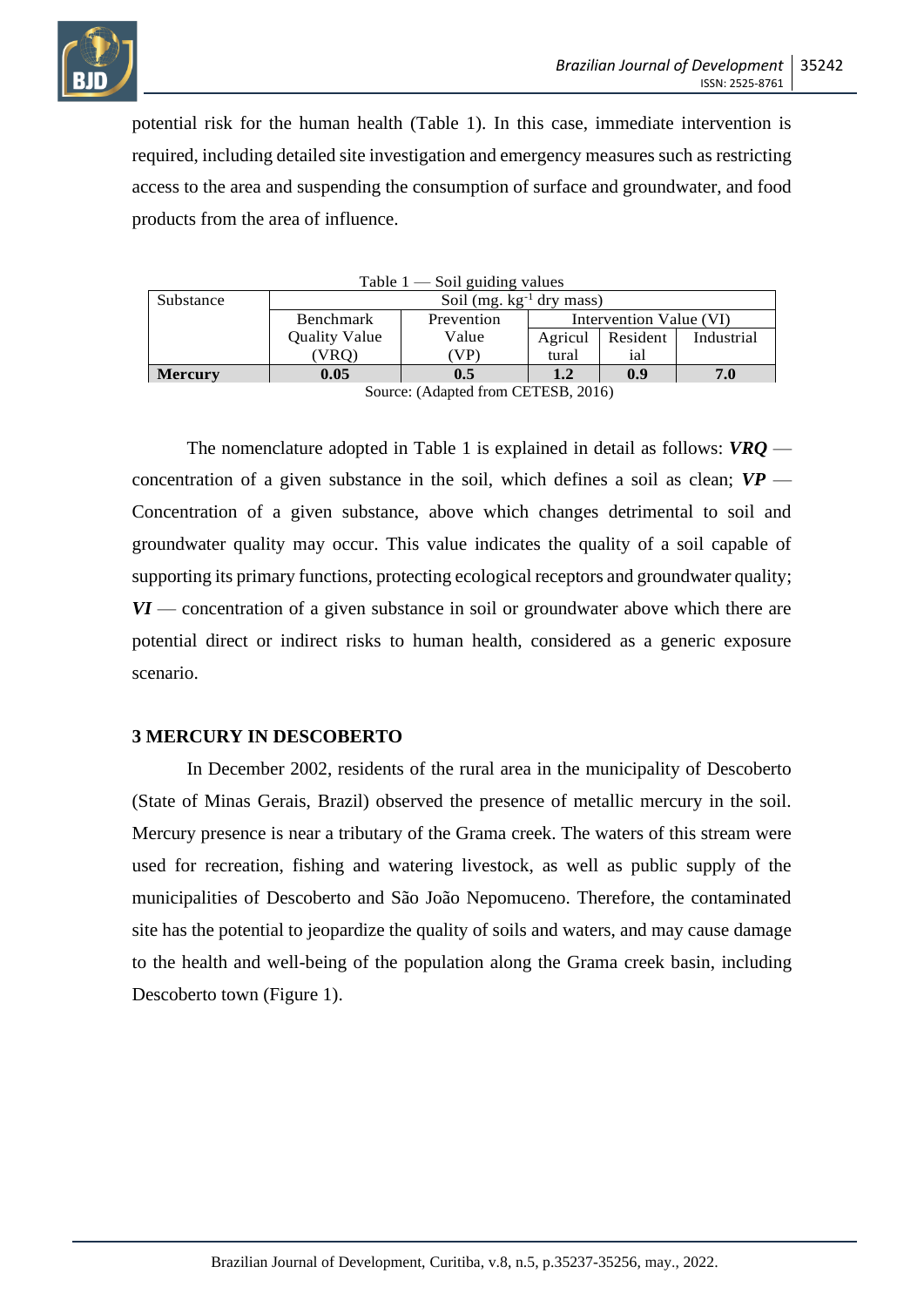

Figure 1 — Contaminated area, highlighted by yellow marker. In the foreground is the small town of Descoberto.



Source: Google Earth (2019).

About 70 families live in the affected region, totalling approximately 300 people. The area of about 450 ha encompasses forests, waterfalls and several species of fauna and flora, typical of the Atlantic Forest biome (FEAM & CDTN, 2006).

As soon as mercury contamination was reported in the region, the Descoberto Town Hall and the Minas Gerais Sanitation Company — COPASA interrupted water catchment from the Grama creek for public supply. In March 2003, technicians from the State Environmental Agency (FEAM, Portuguese acronyms) and the Brazilian Aluminum Company (CBA, Portuguese acronyms) performed soil and surface water sampling in the area, whose results indicated a high concentration of mercury. Concentrations in soil of above Hg 40 mg  $kg^{-1}$  and maximum value of Hg 936 mg  $kg^{-1}$  (FEAM & CDTN, 2006) were observed at several points. As such, FEAM classified the area as contaminated and banned the water catchment.

Since then, several studies aiming to evaluate possible contamination have been conducted in the area, including Alexandre (2006); Marques et al. (2006); Durão Jr et al. (2009); Tinôco (2010) and Oliveira (2014). In the mercury emergency area, four structures known as canoes — 19th century structures used for gold extraction — were located up to 90 cm deep (FEAM & CDTN, 2006). Canoes have a thickness and width of about 30 cm and varying lengths (one 10 m, one 15 m, one 20 m and one 30 m), with contents ranging from Hg 16 mg  $kg^{-1}$  Soil to Hg 8,826 mg  $kg^{-1}$ .

The soils in the region under study have the following mineralogical composition: above 30 % quartz  $(SiO<sub>2</sub>)$ ; from 10 % to 30 % goethite (FeO.OH) and kaolinite  $(Al_2Si_2O_5(OH)_4)$ ; 3% to 10% gibbsite  $(AI(OH)_3)$ ; below 3% sillimanite  $(Al_2SiO_5)$ ,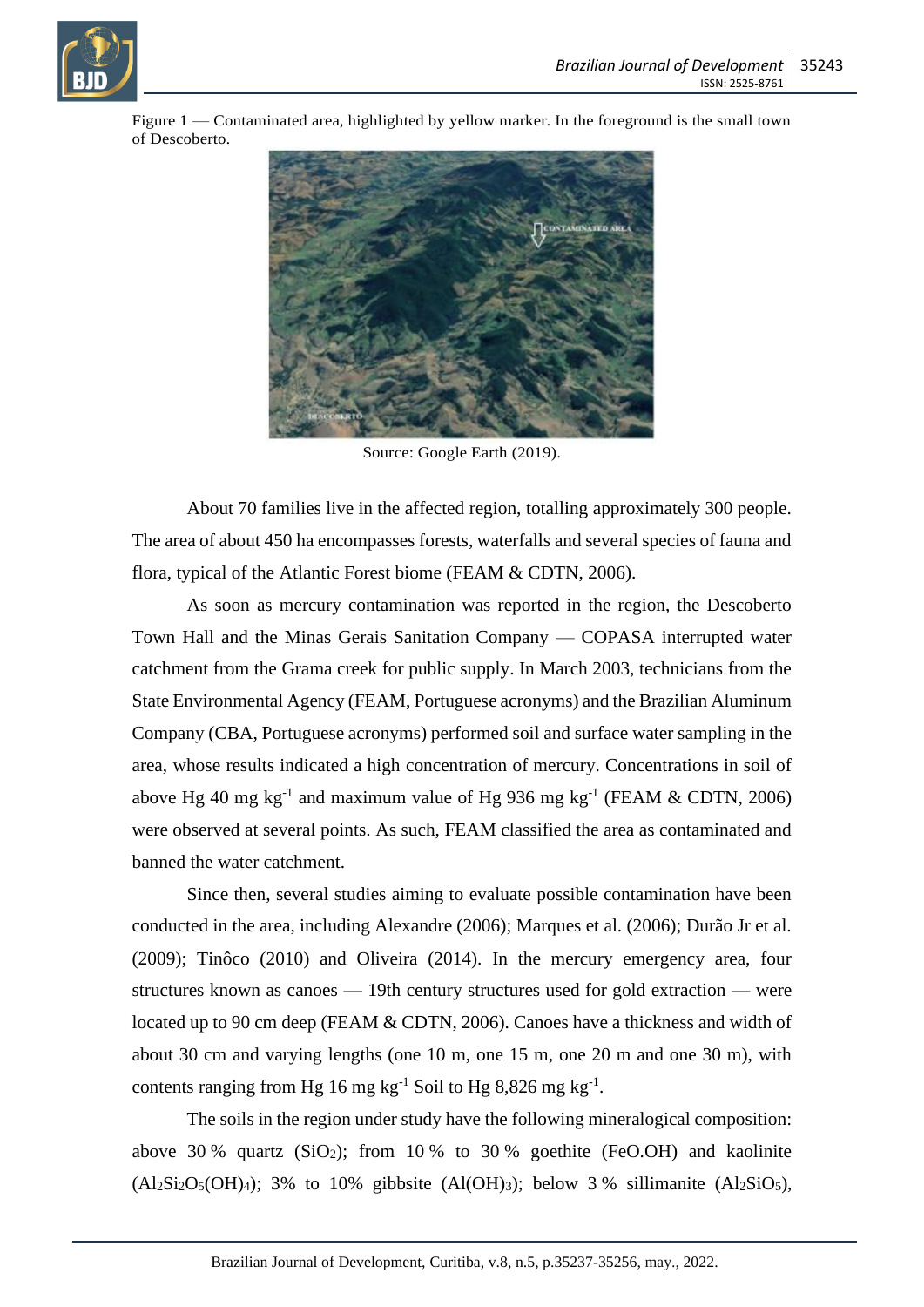

muscovite  $(KAl_2(AlSi_3O_{10})(OH)_2)$ , microcline  $(KAlSi_3O_8)$ , albite (NaAlSi<sub>3</sub>O<sub>8</sub>), hematite  $(Fe_2O_3)$ , ilmenite (FeTiO<sub>3</sub>), magnetite Fe<sub>3</sub>O<sub>4</sub>), calcite (CaCO<sub>3</sub>) and monazite ((Ce, La, Y, Th)PO4) (FEAM & CDTN, 2006). These soils have a silt with clay ranging from 2.6 % to 5.3 %, i.e., they have a high sand content (Durão Jr. et al., 2009). The local hydrogenionic potential (pH) ranges from 6.53 to 5.5, presenting, therefore, low contribution to Hg mobility (César et al., 2008).

Based on the identified mineral assemblage, there is a significant amount of Fe and Al oxides and hydroxides, allied to the relative abundance of gibbsite, indicating that the local substrate suffered the action of extreme weathering processes, corroborated by the supergene deposits. bauxite in the region. Some of which are exploited by CBA.

Durão Jr. et al. (2009) state that much of the mercury that contaminated the area as Hgº, has oxidized and is mainly linked to Fe, Mn and Al oxyhydroxides, and up to 30 % of it may be linked to organic matter present in the soil. The dispersion of mercury in soils and sediments is controlled by the distance of the mines and by the terrain slope, which favours constant erosion and transport of mercury downstream (Hinton and Veiga, 2001). In the today contaminated area, Miranda et al. (2020) reports that the dispersion of Hg is an environmental liability that began by around 1840 from artisanal mining activities.

#### **4 MATERIALS AND METHODS**

A survey of the contaminated area was performed, seeking to assess the possible correlations of Hg with the constituent elements of the soil. Following a review and evaluation of technological alternatives of remediation for the contaminated area was conducted. Then, the alternatives were compared with the proposed remediation recommended by the prosecutor. Finally, a cost/efficiency analysis was conducted to reach the best alternative to remediate the contaminated area. Following it is presented and discussed the results achieved.

## **5 RESULTS AND DISCUSSION**

#### 5. 1 SURVEY OF THE CONTAMINATED AREA

To perform the correlation analysis of soil and sediment constituents throughout the Grama creek basin, soil samples were collected in three sampling campaigns - one in March 2008 (rainy season), nine samples; one in August 2008 (dry season), 26 samples; and 21 samples in March 2009 (rainy season). The first campaign was carried out with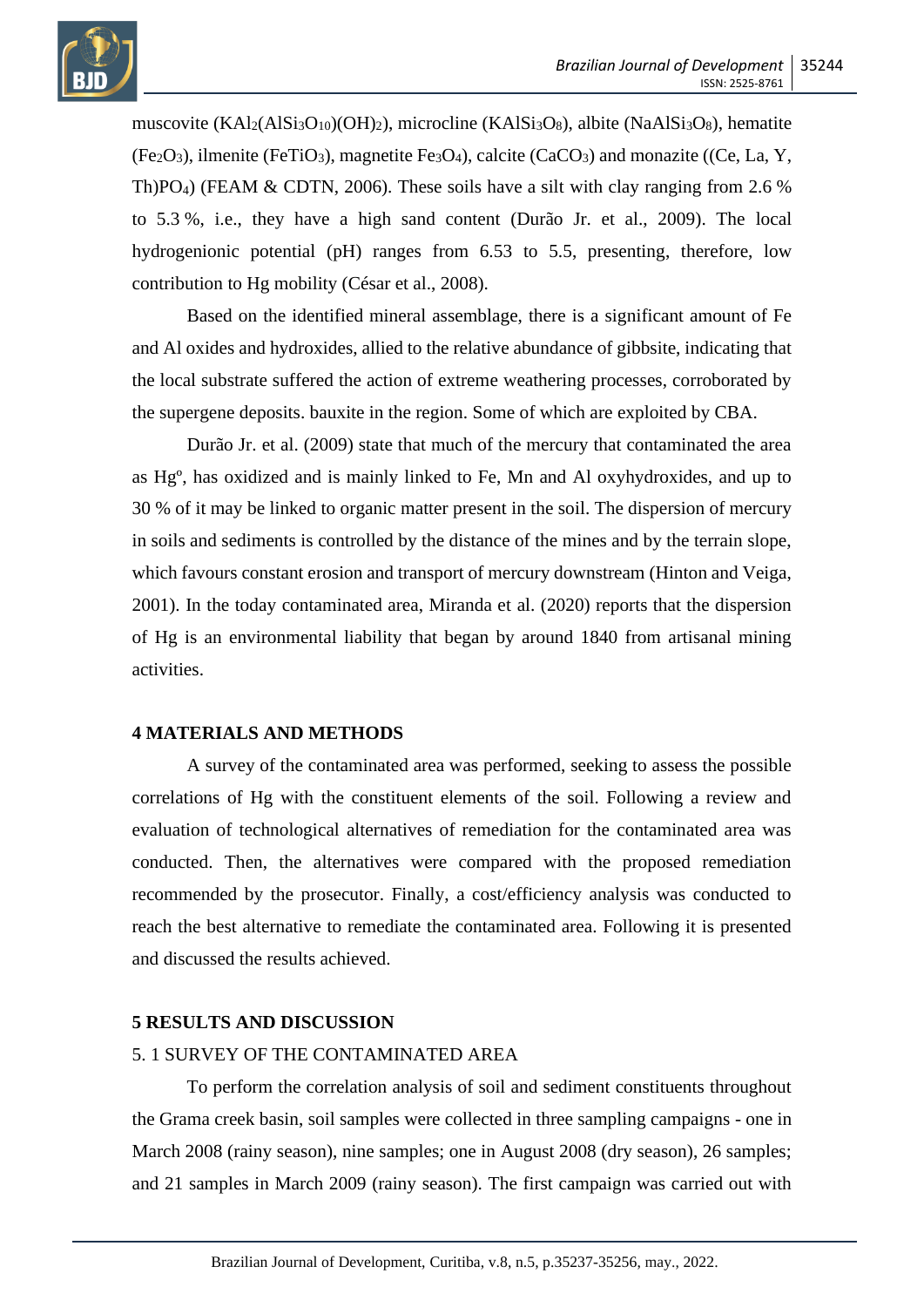

the purpose of recognizing the basin area, checking the collection points, its difficulties and its characteristics and also collecting the first samples. The sampling mesh was established to cover the whole basin. (Figure 2).



Figure 2 — Map of Grama creek basin showing sampling points.

Chemical analysis of soil and sediment samples was performed by inductively coupled plasma - atomic emission spectrometry (ICP–AES). Statistical analysis was performed using the freeware computational package Jamovi (The Jamovi Project, 2019). Considering overall the 46 sampling points the following statistical parameters were obtained for the variable mercury content: average:  $0.459$  mg kg<sup>-1</sup>; median value: 0.177 mg kg<sup>-1</sup>; standard deviation: 1.742 mg kg<sup>-1</sup>; range: from 0.000 to 11.921 mg kg<sup>-1</sup>.

Regression analysis showed no significant correlation between mercury concentration and those of other commonly detected elements, as shown in Table 2. This implies that the dispersion of mercury occurred uniformly in soil and sediment components without chemical interaction (or adsorption) preferred.

Correlation analysis between mercury content and geographic coordinates of sampling points shows that this parameter should not be considered a regionalized variable, since no trend is perceived: Pearson's correlation coefficient of mercury content with geographic coordinate. X (latitude in UTM coordinates) was equal to 0.12578 (with p-value of 0.4049), whereas with Y (longitude in UTM coordinates) equal to 0.06616 (with p-value of 0.6622).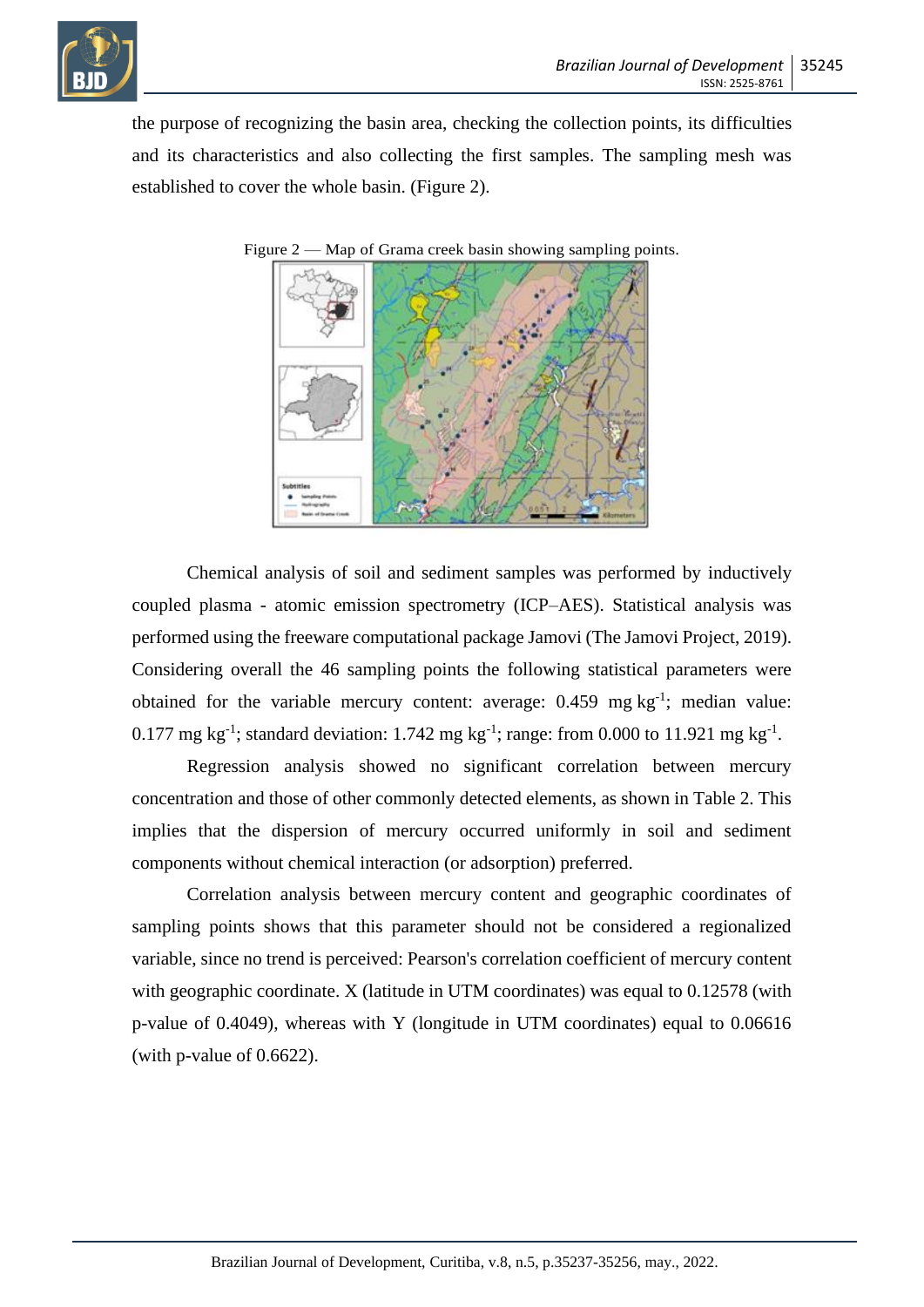

| <b>Element</b> | <b>Pearson's r</b> | <i>p</i> -value | <b>Element</b>   | Pearson's r | <i>p</i> -value |
|----------------|--------------------|-----------------|------------------|-------------|-----------------|
| Aluminum       | $-0.02521$         | 0.86791         | Nickel           | $-0.11387$  | 0.45113         |
| Barium         | $-0.12831$         | 0.39544         | Phosphor         | $-0.02746$  | 0.85623         |
| Calcium        | 0.06026            | 0.69076         | Sulfur           | 0.03343     | 0.82544         |
| Cobalt         | $-0.13285$         | 0.37879         | Scandium         | $-0.02712$  | 0.85800         |
| Chrome         | $-0.01018$         | 0.94644         | Strontium        | $-0.10335$  | 0.49429         |
| Copper         | 0.02246            | 0.8822          | Thorium          | 0.14346     | 0.34153         |
| <b>Iron</b>    | $-0.02624$         | 0.86257         | Titanium         | $-0.00382$  | 0.97987         |
| Potassium      | $-0.06414$         | 0.67194         | Vanadium         | 0.02266     | 0.88115         |
| Lithium        | $-0,04451$         | 0.76898         | Yttrium          | $-0.14951$  | 0.32134         |
| Magnesium      | $-0.02459$         | 0.87116         | Zinc             | $-0.01464$  | 0.92305         |
| Manganese      | $-0.16596$         | 0.27034         | <b>Zirconium</b> | $-0.06498$  | 0.66789         |
| Sodium         | $-0.04062$         | 0.78868         |                  |             |                 |

Table 2 — Pearson correlation coefficient between mercury and other typical soil and sediment elements along Grama Creek basin (using Jamovi).

#### 5.2 SOIL TREATMENT ALTERNATIVES FROM DESCOBERTO

Miranda et al. (2020), based on data compiled from various studies concerning Descoberto site (FEAM and CDTN, 2006; Alexandre, 2006; Marques et al., 2006; Durão Jr et al., 2009; Tinôco, 2010; Oliveira, 2014), estimated about 820 kg of residual mercury in the area, making remediation techniques highly recommended for this area.

The State Council of Environment of Minas Gerais, COPAM (Minas Gerais, 2017), recommends that the treatment of contaminated areas should consist of the application of techniques, aiming at the removal, containment or reduction of contaminant concentrations. Therefore, in the risk assessment stage, the remediation objectives will be defined, and the most appropriate techniques should be selected.

As the contaminated area is a farmland, chemical, physical or biological treatments, besides being expensive processes, can irreversibly affect soil properties to the point of rendering it useless as a means for plant growth (Negrete et al., 2015). Existing thermal techniques use high temperatures (for example, 600 to 800 °C) and require high energy costs (Xu et al., 2015). In addition, soil treated at this temperature is unfavourable to agricultural reuse. To address concerns about the high energy consumption associated with these temperatures, Ma et al., (2014) propose to operate the heat treatment at a lower temperature (400  $^{\circ}$ C), with FeCl<sub>3</sub> added for longer, thus ensuring soil quality. On the other hand, washing the soil to remove mercury is an alternative; however, it is a very expensive procedure and produces a hazardous waste requiring additional treatment.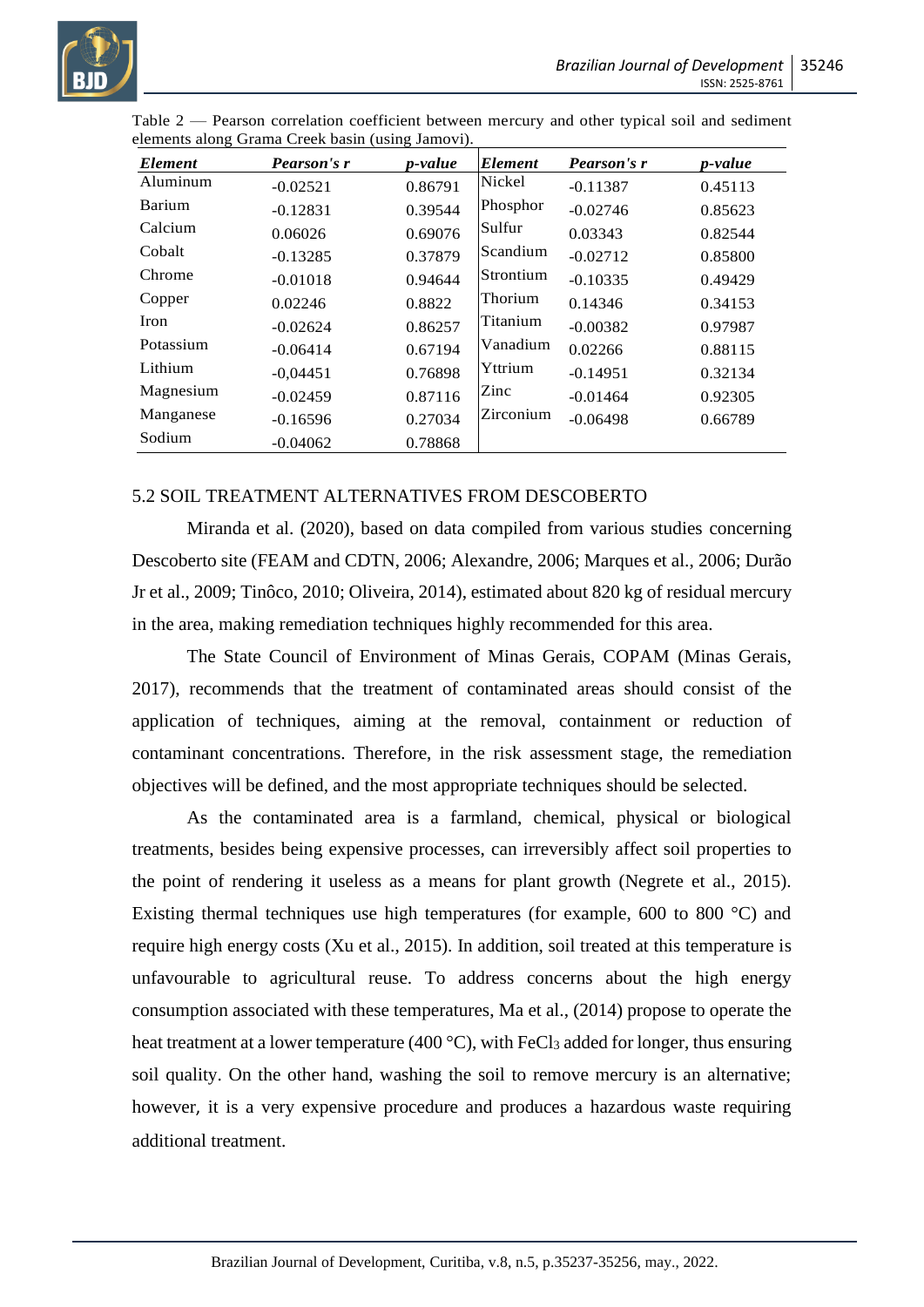

There are different treatment processes for the remediation of Hg-contaminated soil, such as: stabilization/solidification techniques; in situ vitrification; electrokinetic; soil wash; bioremediation; thermal desorption; excavation, removal and disposal of the soil, among others (Sierra et al., 2016). Considering the Descoberto soil features, the five most suitable remediation alternatives to be applied in the contaminated area were evaluated, namely:

- •*Bioremediation* Use of vegetation to recover soil Hg. Hg recovery occurs after plant collection and incineration and depends on selected plants to clean up mercury contamination in the soil. It can also be used as a final decontamination step in conjunction with other treatment technologies (Xu et al., 2014; Hinton and Veiga; 2001; Dermont et al., 2008; Richter and Flachberger, 2010; Thakur et al. 2016; Negrete et al., 2015).
- •*Excavation*, removal and disposal of soil Consists basically of excavation of contaminated soil and disposal of it to landfill prepared to receive contaminated waste.
- •*Heat treatment* this technique uses elevated temperatures to remove Hg from the soil through volatilization (Rodríguez et al., 2012; Xu et al., 2014). After its excavation, the contaminated soil is subjected to heating. The resulting gases are then condensed and the liquefied mercury is stored further (Hinton and Veiga, 2001; Chang and Yen, 2006).
- •*In situ soil scrubbing* Using heat and reduced pressure to volatilize mercury, followed by condensation of  $Hg^0$  vapours (Xu et al., 2014). This technique removes contaminants from the ground without excavation, treatment or disposal waste, reducing costs and the associated risks (Chen & Li, 2018; Rodríguez et al., 2012).
- •*Electrokinetic treatment* This method employs an electric field gradient causing the migration of Hg compounds to electrodes placed in contaminated soil, generating accumulation halos around them, with Hg ions being subsequently removed, reducing the costs of excavations of the entire impacted area (Hinton and Veiga, 2001; He et al., 2015).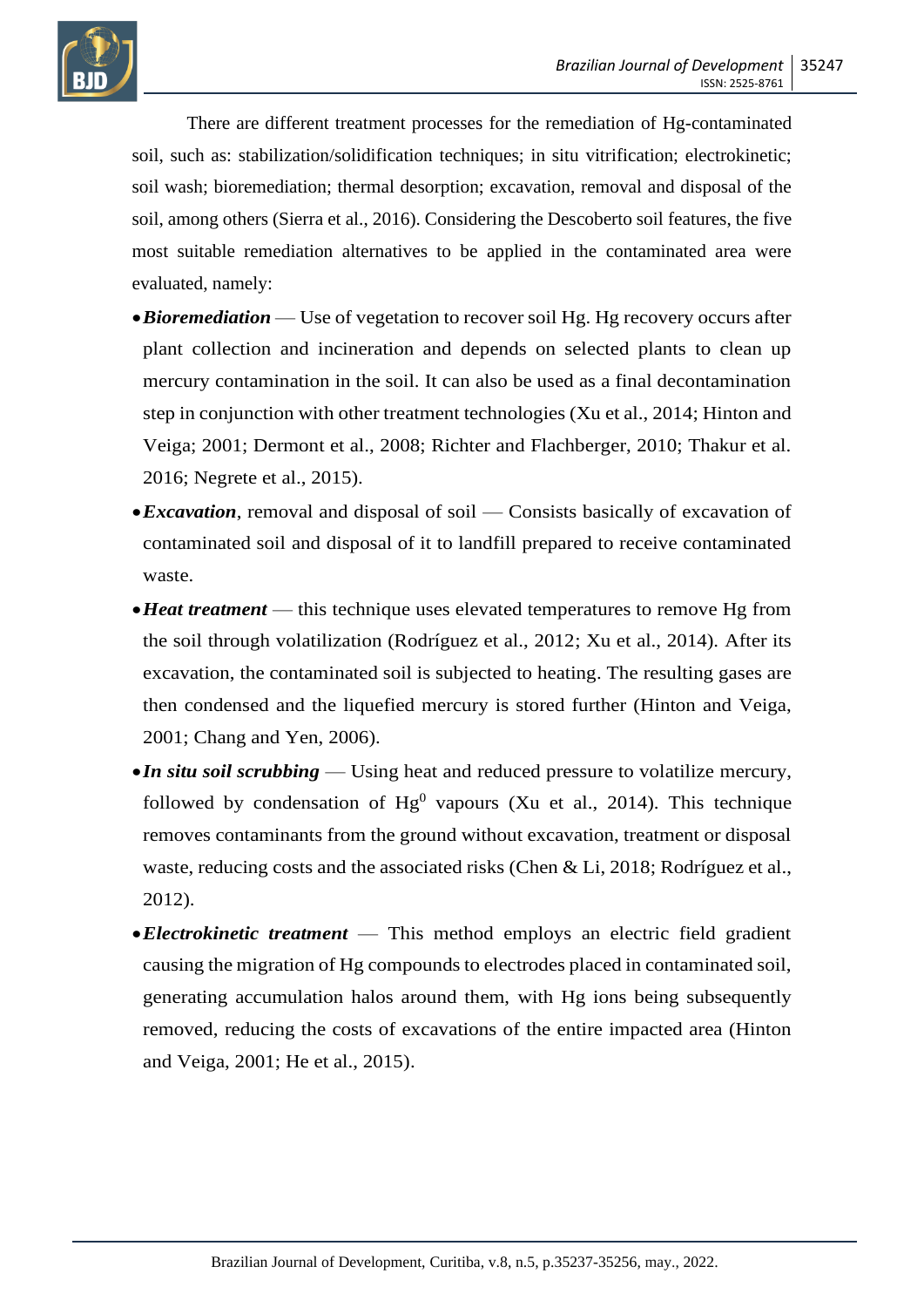

#### 5.3. COST ANALYSIS EFFICIENCY OF PROPOSED ALTERNATIVES

Since just analysing the application of one or more techniques is not enough for an ideal choice, this paper proposes a ranking of the techniques, depending on costs and/or benefits. Theoretically, removal technologies would be most desirable because Hg can be permanently removed from the site. However, implementing these technologies can be complex and costly. Given this, the cost effectiveness of each of the methods studied was evaluated here.

Unlike the cost-benefit analysis, which compares the benefits and costs of a technique, expressed in currency units, the cost effectiveness analysis compares them, but in units of results, thus allowing a decision-making process to be chosen, and ensuring that desired result at lower costs (Miyabukuro, 2014). Thus, the intended result will be the one that presents the highest efficiency from the point of view of costs incurred to achieve the site remediation. For this purpose, it was evaluated the lowest cost technique to achieve the remediation of the contaminated area, having as a determining indicator the ratio (C/E) between the unit cost per  $m<sup>3</sup>$  (unit cost in US\$ per  $m<sup>3</sup>$ ) and the effectiveness of soil Hg reduction (efficiency). Table 3 was prepared based on the literature to infer the base values for the calculations using the operational research technique.

| Table 3 — Comparison of remediation methods for mercury contaminated areas |                                  |                                                                             |  |  |
|----------------------------------------------------------------------------|----------------------------------|-----------------------------------------------------------------------------|--|--|
| <b>Remediation Technique</b>                                               | Cost<br>[US\$/t]                 | <i>Efficiency</i><br>1%1                                                    |  |  |
| <b>Bioremediation</b>                                                      | $25 - 100$<br>(Chen & Li, 2018)  | 24<br>(Chen & Li, 2018)                                                     |  |  |
| Excavation, removal and disposal of soil                                   | 275<br>(Chen & Li, 2018)         | 100<br>(Chen & Li, 2018)                                                    |  |  |
| Thermal technologies                                                       | 460<br>(Chang e Yen, 2006)       | 98<br>(Chang e Yen, 2006)                                                   |  |  |
| Soil wash                                                                  | $270 - 450$<br>(Chen & Li, 2018) | 60<br>(Chen & Li, 2018)                                                     |  |  |
| Electrokinetics                                                            | $30 - 65$                        | 60<br>(Rosestolato <i>et al.</i> , 2015) (Rosestolato <i>et al.</i> , 2015) |  |  |

Tables 4 and 5 show one of the comparison criteria between the methods used for soil Hg removal. By this criterion, the most advantageous method is the lowest relative cost (in US\$/%), which is calculated by dividing the absolute cost for 1 t soil treatment (in US\$) by the efficiency of the method (in %). The electrokinetic process presented the best result (US\$ 0.50/%).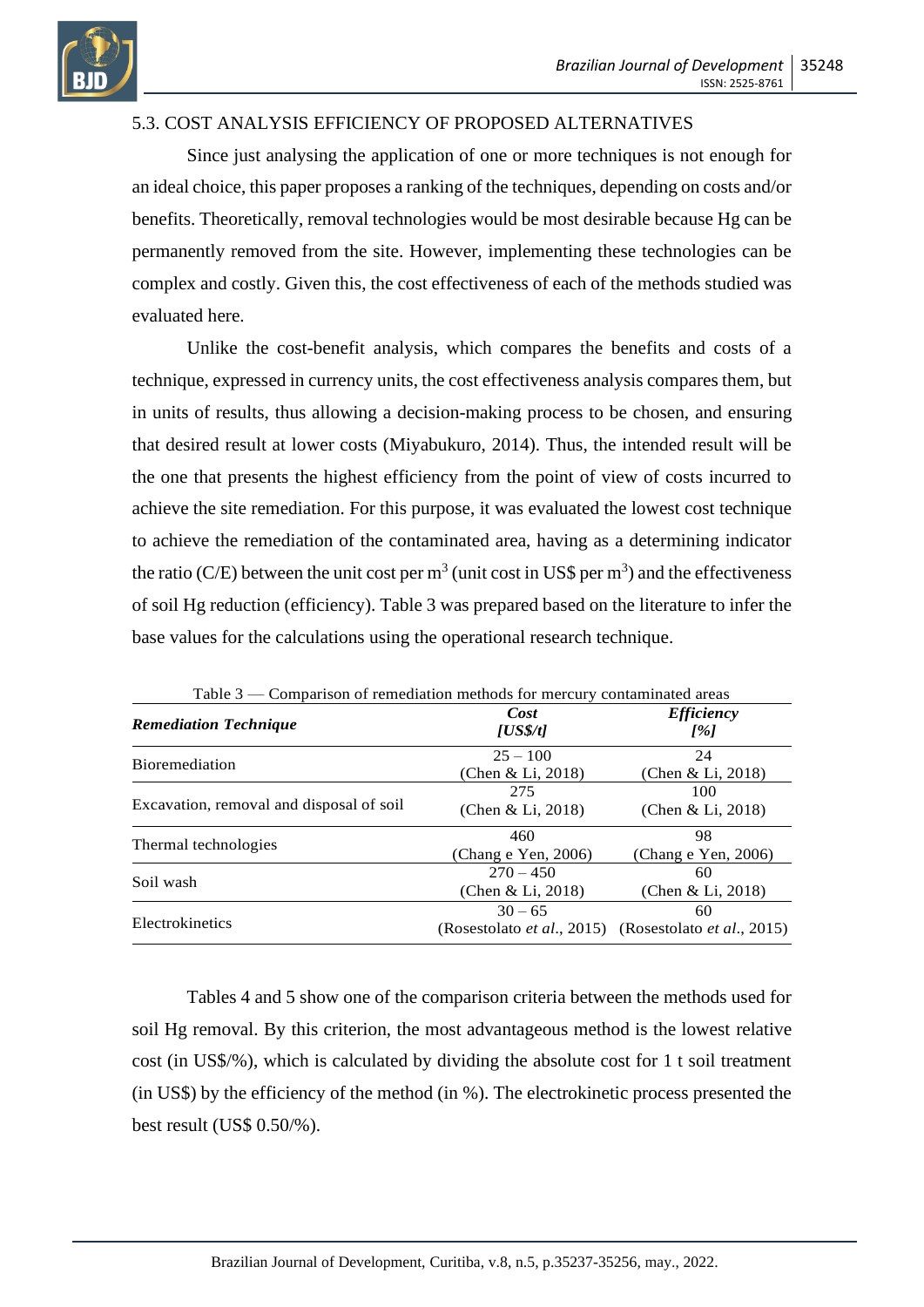|                                          | Cost (minimum)                     |                                  |                                    |
|------------------------------------------|------------------------------------|----------------------------------|------------------------------------|
| <b>Remediation Technology</b>            | $\boldsymbol{c}$<br>[US\$/t(soil)] | <b>Efficiency</b><br>$e$ in $\%$ | <b>US\$/%</b><br>[for 1 t of soil] |
| <b>Bioremediation</b>                    | 25                                 | 24                               | 1.04                               |
| Excavation, removal and disposal of soil | 275                                | 100                              | 2.75                               |
| Thermal technologies                     | 460                                | 98                               | 4.69                               |
| Soil wash                                | 150                                | 60                               | 2.50                               |
| Electrokinetics                          | 30                                 | 60                               | 0.50                               |

Table 4 — Comparison of the relative cost (last column of the table) for the five methods analysed using the lowest absolute cost [Cost (min) of the interval (Table 3)]

Table 5 — Comparison of relative cost using the highest absolute cost [Cost (max) off range (Table 3)]

| <b>Remediation Technology</b>         | Cost (maximum)<br>[US\$/t(soil)] | <b>Efficiency</b><br>$e$ [%] | [US\$/% per t of soil] |
|---------------------------------------|----------------------------------|------------------------------|------------------------|
| <b>Bioremediation</b>                 | 100                              | 24                           | 4.17                   |
| Excavation, removal and soil disposal | 275                              | 100                          | 2.75                   |
| Thermal technologies                  | 460                              | 98                           | 4.69                   |
| Soil wash                             | 250                              | 60                           | 4.17                   |
| Electrokinetics                       | 65                               | 60                           | 1.08                   |

The electrokinetic process has presented the best result (US\$ 1.08/%). One problem with the proposed treatment is that the amount of residual Hg was not taken into account. This study suggests a new procedure to indicate the lowest cost decontamination technique. For the implementation of this new comparison criterion, the number of cycles (or number of times the technique should be used) is calculated assuming a residual percentage of acceptable Hg as input, which should be used for all methods, except excavation/removal (where the percentage of residual Hg is zero for a single cycle).

The number of series cycles required (*n*) until the residual fraction of a chemical species being extracted is less than or equal to a previously specified r value, given the fractional removal efficiency at each cycle or stage (ε, adopted constant, for simplicity) can be made from the following expressions:

$$
r = (1 - \varepsilon)^n \tag{1}
$$

Logarithmizing equation (1) and making explicit the number of consecutive processing stages (serial operation) results in equation (2), readily usable.

$$
n = \frac{\ln(r)}{\ln(1-\epsilon)}\tag{2}
$$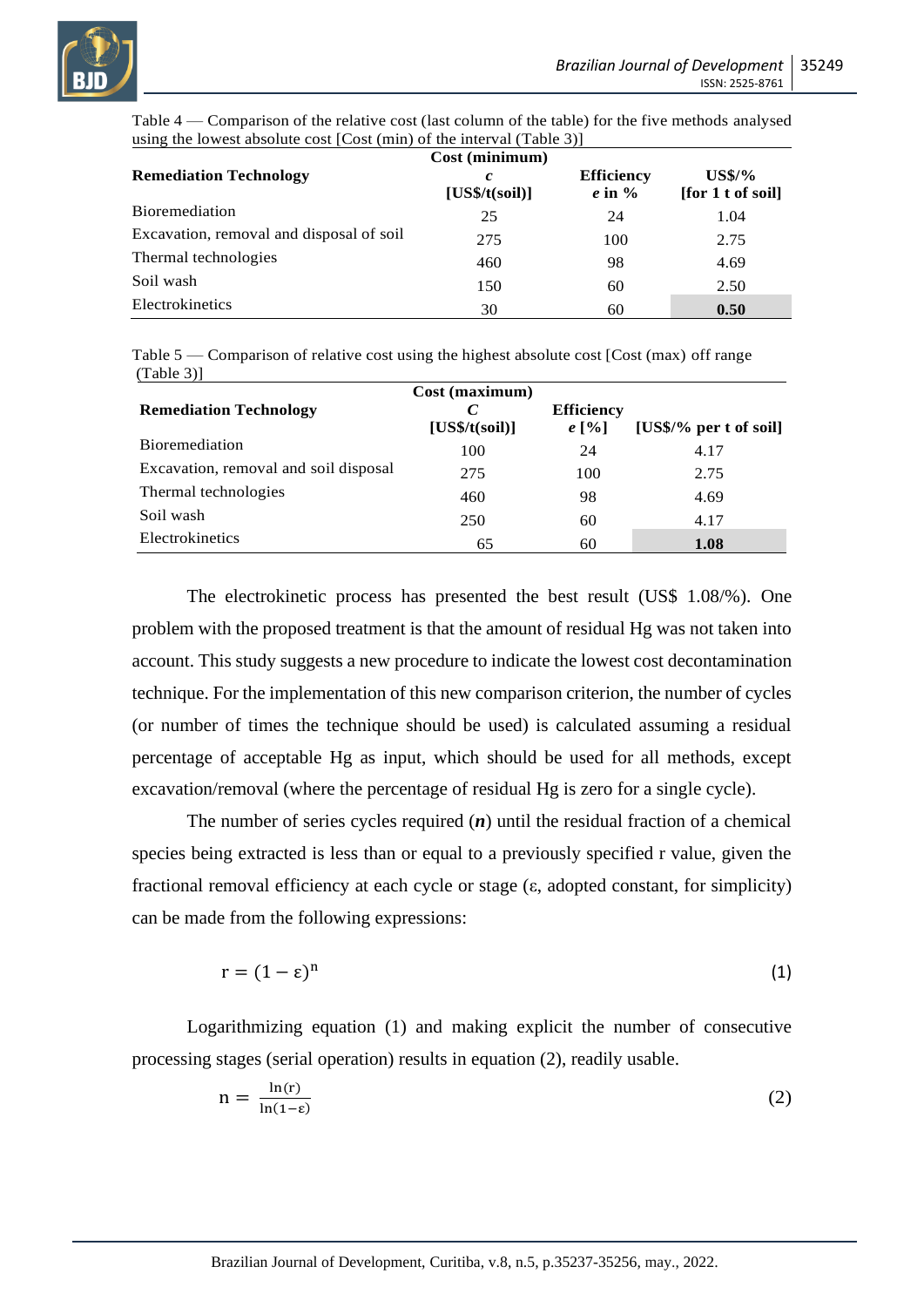

The total unit cost  $(C)$  is obtained by multiplying the number of cycles  $(n)$  by the absolute cost for decontaminating 1 metric ton of soil  $(c)$  or, in algebraic form:  $C = c \times n$ .

As the average soil Hg concentration in the study area is 50 g/t and the intervention value for agricultural soil is 1.2 mg Hg per kg soil or 1.2 g (Hg)/t (soil) (CETESB, 2016), you get the value of the permissible residual percentage of  $(1,2/50) = 2,4 %$ , ie r = 2,4%. Thus, the cost per ton of soil for Hg removal, with a residual percentage of 2.4 % allowed, was calculated for each method (except excavation/removal) and the result is shown in Tables 6 and 7.

Table 6 — Comparison of the total unit cost for the five methods analysed using the lowest absolute unit cost of the interval (table 3).

| <b>Remediation</b><br><b>Technology</b>     | <b>Number</b><br>of cycles<br>n | <b>Total Cost</b><br>[US\$/t(soil)] | <b>Percentage</b><br>final<br>residual | <b>Residual Hg</b><br>[g of Hg per t of soil] |
|---------------------------------------------|---------------------------------|-------------------------------------|----------------------------------------|-----------------------------------------------|
| <b>Bioremediation</b>                       | 14                              | 350.00                              | 2.14                                   | 1.07                                          |
| Excavation, removal<br>and disposal of soil |                                 | 275.00                              | 0.0                                    | 0.0                                           |
| Thermal technologies                        |                                 | 460.00                              | 2.00                                   | 1.00                                          |
| Soil wash                                   | 4                               | 600.00                              | 2.56                                   | 1.28                                          |
| Electrokinetics                             | 4                               | 120.00                              | 2.56                                   | 1.28                                          |

The electrokinetic process presented the best result (US\$ 120.00/t). Also considering the highest absolute unit cost, the electrokinetic process presented the best result (US\$ 260.00/t).

Table 7 — Comparison of the total unit cost for the five methods using the highest absolute unit cost of the range (Table 3).

| <b>Remediation</b><br><b>Technology</b> | Number of<br>cycles<br>n | <b>Total cost</b><br>C<br>[US\$/t(soil)] | <b>Percentage</b><br>final residual | <b>Residual Hg</b><br>[g of Hg per t of soil] |
|-----------------------------------------|--------------------------|------------------------------------------|-------------------------------------|-----------------------------------------------|
| <b>Bioremediation</b>                   | 14                       | 1400.00                                  | 2.14                                | 1.07                                          |
| <b>Excavation</b> , removal             |                          |                                          |                                     |                                               |
| and disposal of soil                    |                          | 275.00                                   | 0.0                                 | 0.0                                           |
| <b>Thermal technologies</b>             |                          | 460.00                                   | 2.00                                | 1.00                                          |
| Soil wash                               | $\overline{\mathbf{4}}$  | 1000.00                                  | 2.56                                | 1.28                                          |
| <b>Electrokinetics</b>                  | Δ                        | 260.00                                   | 2.56                                | 1.28                                          |

#### **6 RESULTS**

Bioremediation, although presented as a promising technique for the cost effect of shallow soil remediation, is limited because there are few plant species suitable for Hg absorption, and because it requires several planting and harvesting cycles for the total removal of Hg from the contaminated area.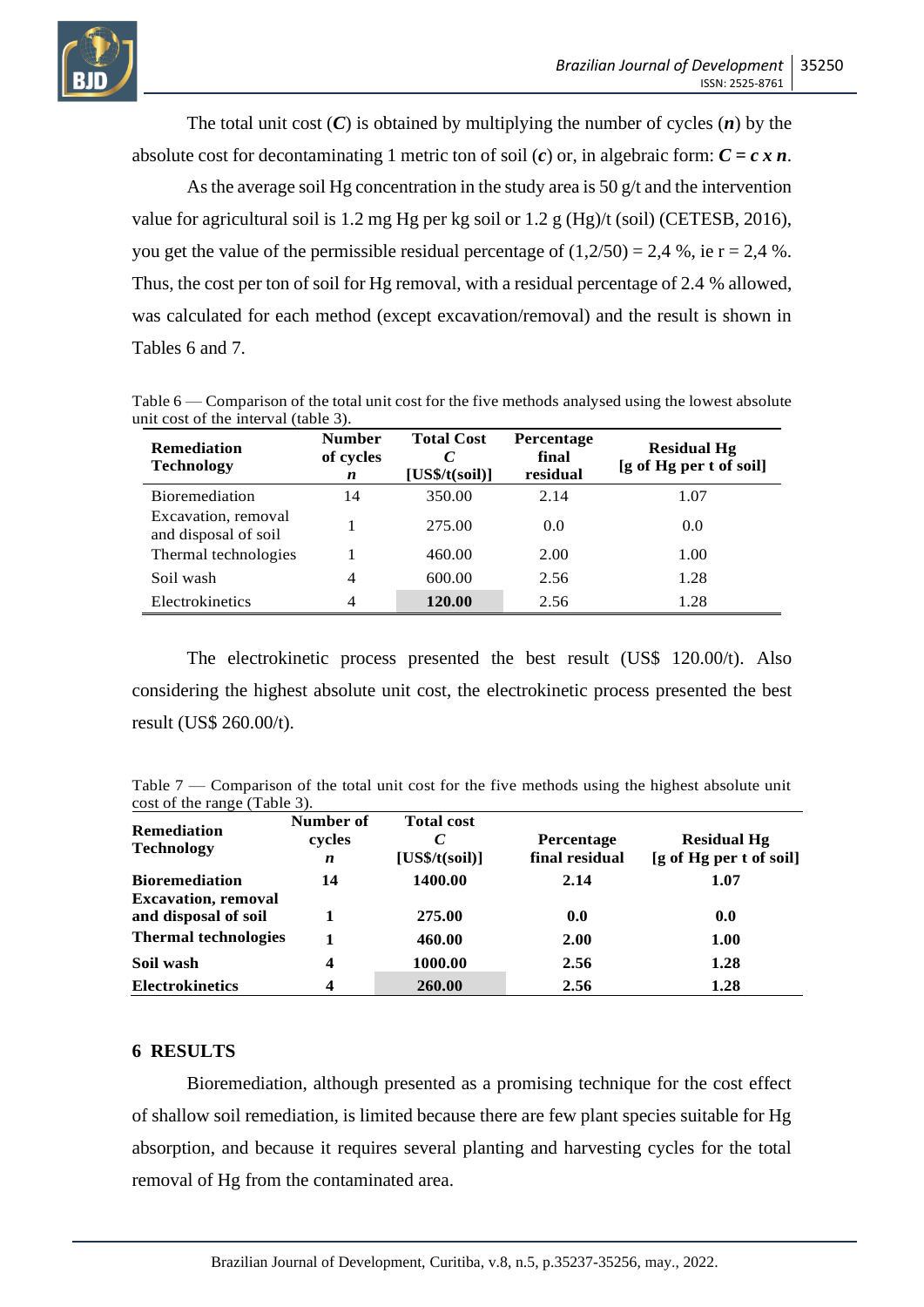

Heat treatment using longer temperatures may be a very viable alternative to remove Hg from Discovered soil. However, treated soil may become unfavourable for agricultural use. Although following the proposal of Ma et al. (2014), where a typical Hg removal heat desorption unit operates at temperatures of 320 °C, the method remains effective for removing Hg from the ground, even requiring high energy costs.

As a source of energy for the thermal process, it is suggested the structuring of a solar energy unit, compatible with the technique, that can later be destined for alternative generation of the school near the contaminated area, thus increasing the sustainability of the process.

At the time of the State Public Prosecution's requirement to remediate the area, the method of excavation, removal and geotechnical confinement of the soil proved to be the most viable alternative from the economic and technical point of view. However, this method only transfers the contamination problem elsewhere as it can aggravate the landfill soil contamination process via reaction with other soil constituents and even cause further Hg dispersion, requiring more careful monitoring intensive and cost effective. Remembering that at any time in the future, it will still pose the same risk as the day it was collected.

In turn, soil washing, in addition to the high cost and complexity of operating facilities, requires the use of leachate agents that cause increased Hg mobility, which may not be acceptable to regulators, due to the risk of jeopardizing soil quality for agricultural uses.

Finally, from Tables 6 and 7, one can conclude that the electrokinetic method is the lowest total cost, i.e., US\$ 120.00/t and US\$ 260.00/t, as the lowest and highest absolute costs are used, respectively for each method shown in Table 3. The residual Hg concentration after four cycles of the electrokinetic technique is 1.28 mg of Hg per kg of soil, slightly higher than the intervention value for agricultural soil, which is 1.2 mg of Hg per kg of soil.

#### **ACKNOWLEDGEMENTS**

The authors express their gratitude to the Conselho Nacional de Desenvolvimento Científico e Tecnológico (CNPq, the Brazilian council of research and scientific development), Coordenação de Aperfeiçoamento de Pessoal de Nível Superior (CAPES, the Brazilian agency for development of higher education staff), and Fapemig (Research Support Foundation of Minas Gerais). They are also grateful to the and Federal University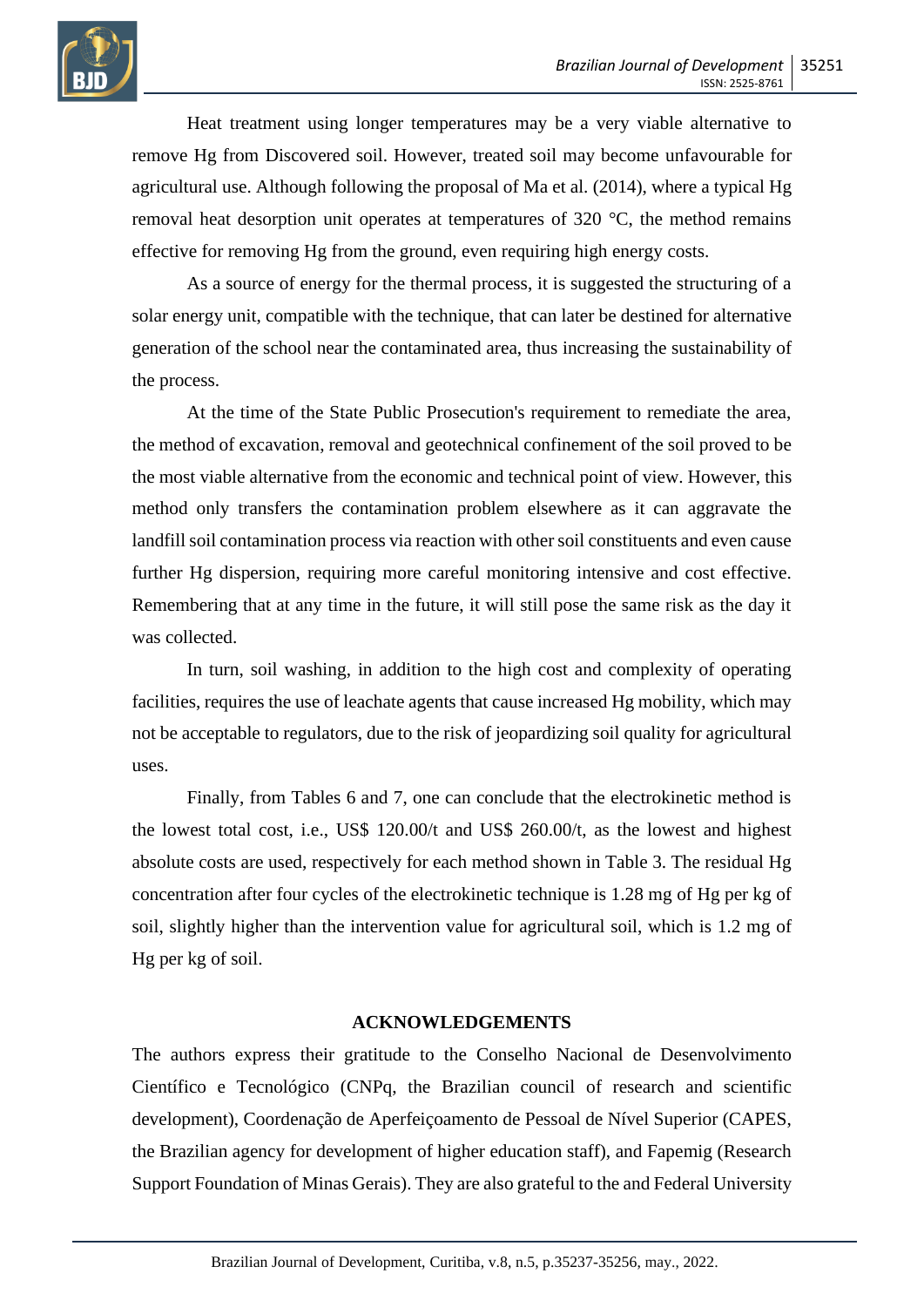

of Ouro Preto (UFOP) and Vale Institute of Technology (ITV) for their funding of this research.

## **Conflicts of interest**

No conflicts to declare.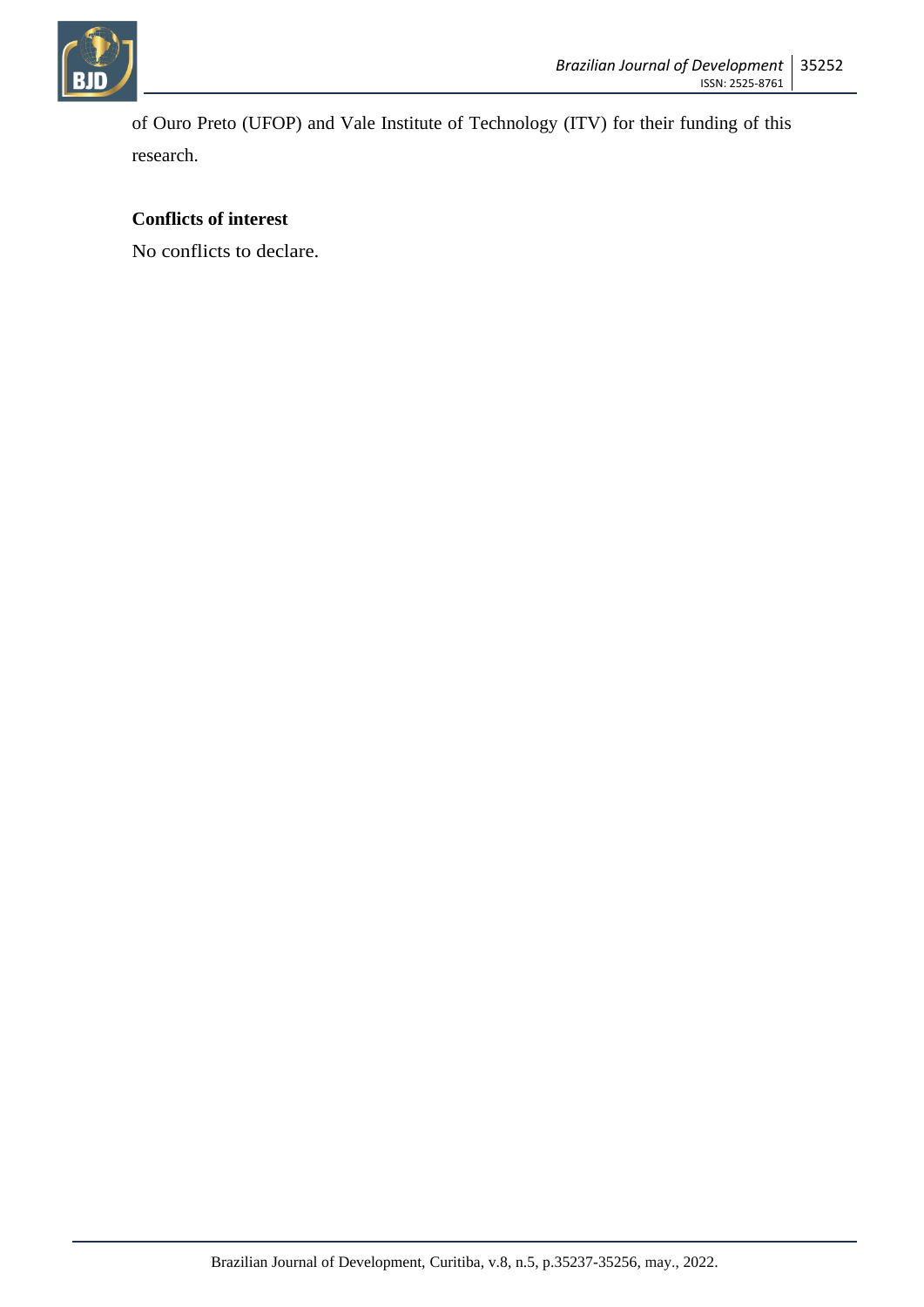

#### **REFERENCES**

1 Alexandre, S. C. Caracterização de Área Contaminada por Hg em Descoberto – Minas Gerais. Dissertação de Mestrado. UFV. Viçosa. 60 p. 2006. (In Portuguese). Caracterization of Contaminated Area by Mercury in Descoberto. MSc. Dissertation.

2 Akcil, A.; Erust, C.; Ozdemirouglu, S.; Fonti, V.; Beolchini, F. A review of approaches and techniques used in aquatic contaminated sediments: metal removal and satabilization by chemical and biotechnological processes. Journal of Cleaner Production 86 (2015) 24 e 36.

3 Brasil. Ministério do Trabalho e Emprego. Norma Regulamentadora N° 15. Atividades e Operações Insalubres. Brasília: Ministério do Trabalho e Emprego, 2014. (In Portuguese). Regulates to Unhealthy Activities and Operations. Available in: http://portal.mte.gov.br. Accessed in: 30/05/2019.

4 Bridges, E.M. The Soils and The Vulnerability to Chemical Pollution In: Maping of Soil na Terrain Vulnerability to Specified Chemical Compounds in Europe at Scale of 5: M, 1991, Wageningen, Holanda. Anais… Wageningen, Holanda: 1991. P. 125 135

5 Chang, T.C.; Yen, J.H. On-site mercury-contaminated soils remediation by using thermal desorption technology. Journal of Hazardous Materials B128 (2006) 208–217.

6 Chen, W. & Li, H. Cost-Effectiveness Analysis for Soil Heavy MetalContamination Treatments. Water Air Soil Pollut (2018) 229: 126. Available in: <https://doi.org/10.1007/s11270-018-3784-3>. Accessed in: 01/02/2019.

7 CETESB. Companhia Ambiental do Estado de São Paulo. Valores Orientadores Para Solos e Águas Subterrâneas. Decisão de Diretoria Nº 256/2016. Publicado no Diário Oficial Estado de São Paulo, edição n°126 (219) do dia 24/11/2016. São Paulo. Páginas: 55 e 56. (In Portuguese). Guiding Values For Soils And Groundwater.

8 Dermont, G.; Bergeron, M.; Mercier, G.; and Richer-Laflèche, M. Metal-Contaminated Soils: Remediation Practices and Treatment Technologies. Pract. Period. Hazard. Toxic Radioact. Waste Manage., 2008, 12(3): 188-209. Available in: <https://ascelibrary.org/doi/10.1061/%28ASCE%291090- 025X%282008%2912%3A3%28188%29>. Accessed in 13//04/2019.

9 Durao Jr, W. A., H. E. L. Palmieri, M. C. Trindade, O. E. de Aquino Branco, C. A. C. Filho, P. M. Fleming, J. B. B. da Silva and C. C. Windmoller "Speciation, distribution, and transport of mercury in contaminated soils from Descoberto, Minas Gerais, Brazil." Journal of Environmental Monitoring 11(5): 1056-1063. 2009. DOI:10.1039/b813997k

10 FEAM e CDTN Fundação Estadual de Meio Ambiente e Centro de Desenvolvimento da Tecnologia Nuclear - Diagnóstico da contaminação ambiental em Descoberto, Minas Gerais, em decorrência do afloramento de Hg em dezembro de 2002. Relatório Final, Belo Horizonte, 199p. 2006. (In Portuguese). Assessment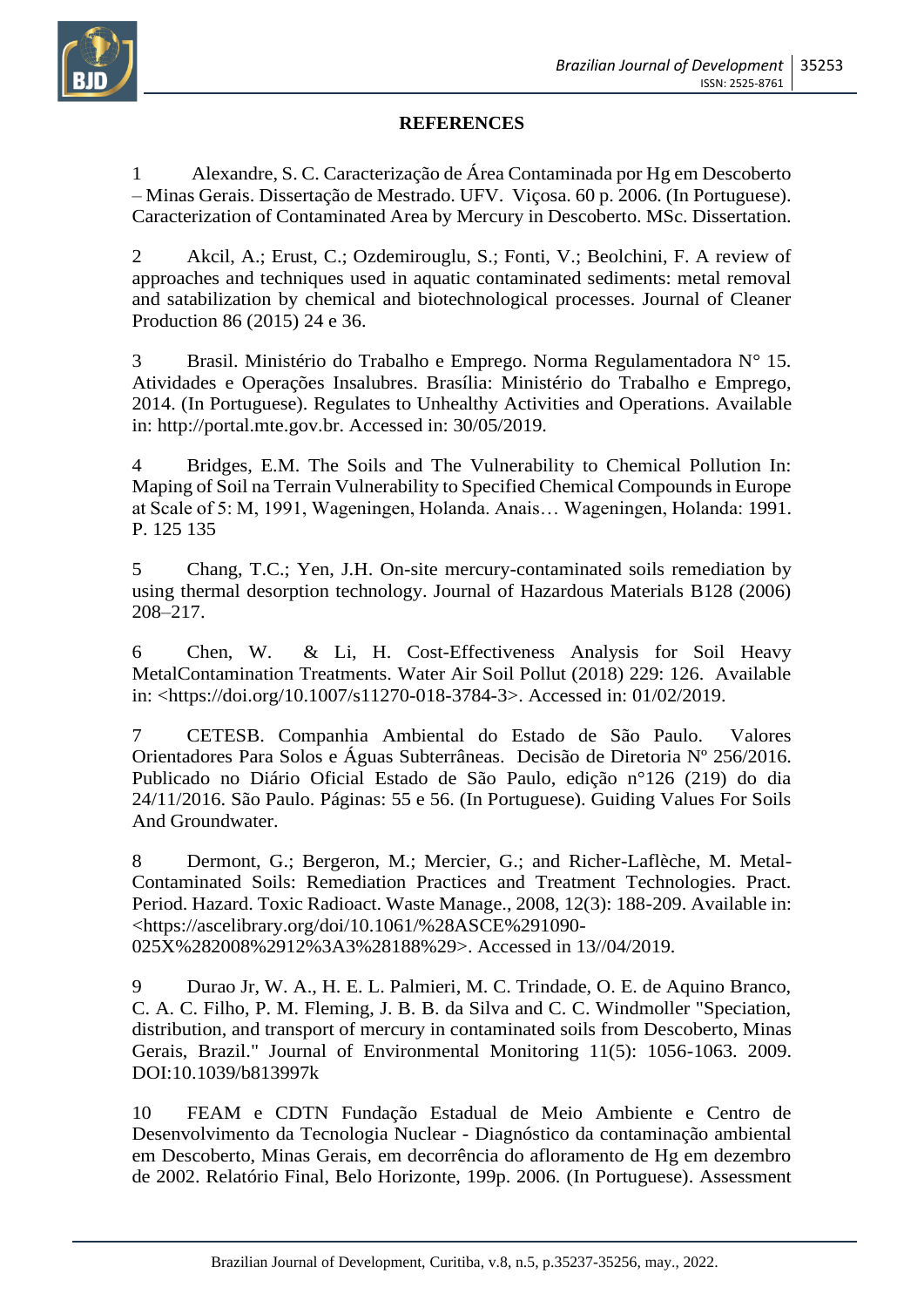

of environmental contamination in Descoberto, Minas Gerais, from mercury outcrop in december, 2002. Final Report.

11 FEAM Fundação Estadual do Meio Ambiente -. Inventário de áreas contaminadas Estado de Minas Gerais: 2018/Fundação Estadual do Meio Ambiente. Belo Horizonte. 2018. 27 p.: il. (In Portuguese). Inventory of contaminated areas State of Minas Gerais: 2018.

12 FEAM Fundação Estadual do Meio Ambiente. Projeto Executivo do Plano de Intervenção da Área Contaminada por Mercúrio — Serra da Grama FEAM — Descoberto — MG Julho/2013. (In Portuguese) Executive Project of the Mercury Contaminated Area Intervention Plan - Serra da Grama in Descoberto. Available in: <http://www.compras.mg.gov.br/images/stories/arquivoslicitacoes/CSC/Consultapublica-Descoberto-MG/sp-p6239-r0229-2013-projeto-executivo-rev1.pdf>. Accessed in 13//04/2019.

13 Gong, Y.; Zhao, D.; Wang, Q. An overview of field-scale studies on remediation of soil contaminated with heavy metals and metalloids: Technical progress over the last decade. Water Research 147 (2018) 440e460

14 Hinton, J.; Veiga, M. Mercury contaminated sites: a review of remedial solutions. In: Proceedings of the NIMD (National. Institute for Minamata Disease) Forum 2001. Minamata, Japan. Available in: <http://citeseerx.ist.psu.edu/viewdoc/download?doi=10.1.1.486.2387&rep=rep1&ty  $pe=pdf > Accessed in 01/02/2019$ .

15 Ma, F.; Zhang, Q.; Xu, D.; Hou, D.; Li, F.; Gu, Q. Mercury removal from contaminated soil by thermal treatment with FeCl3 at reduced temperature. Chemosphere 117 (2014) 388–393. https://doi.org/10.1016/j.chemosphere.2014.08.012.

16 Marques, E. A. G.; Alexandre, S. C.; Miranda, J. F.; Fineza, A. Caracterização de Área Contaminada por Hg no município de Descoberto MG. In: COBRAMSEG 2006, XIII Congresso Brasileiro de Mecânica dos Solos e Engenharia Geotécnica - IV Simposio Brasileiro de Mecânica das Rochas e III Congresso Luso-Brasileiro de Geotecnia. Curitiba. 6p. Anais. (In Portuguese). Characterization of areas contaminated by mercury in the municipality of Descoberto, MG. In: Brazilian Conference of Mechanics of Soils and Geotechnical Engineering.

17 MINAS GERAIS. Conselho Estadual de Política Ambiental — COPAM; Conselho Estadual de Recursos Hídricos — CERH/MG. Deliberação Normativa Conjunta COPAM/CERH Nº 02, de 08 de setembro de 2010. Institui o Programa Estadual de Gestão de Áreas Contaminadas, que estabelece as diretrizes e procedimentos para a proteção da qualidade do solo e gerenciamento ambiental de áreas contaminadas por substâncias químicas. Available in: <http://www.siam.mg.gov.br/sla/download.pdf>. Accessed in: 01/04/2019. (In Portuguese). Guiding Values For Soils And Groundwater.

18 MINAS GERAIS. Deliberação Normativa Copam nº 217, de 6 de dezembro de 2017. Diário Executivo de Minas Gerais de 08. Dez. 2017. Diário Oficial de Minas Gerais, Poder Executivo. Belo Horizonte, MG. (In Portuguese). Regulation for the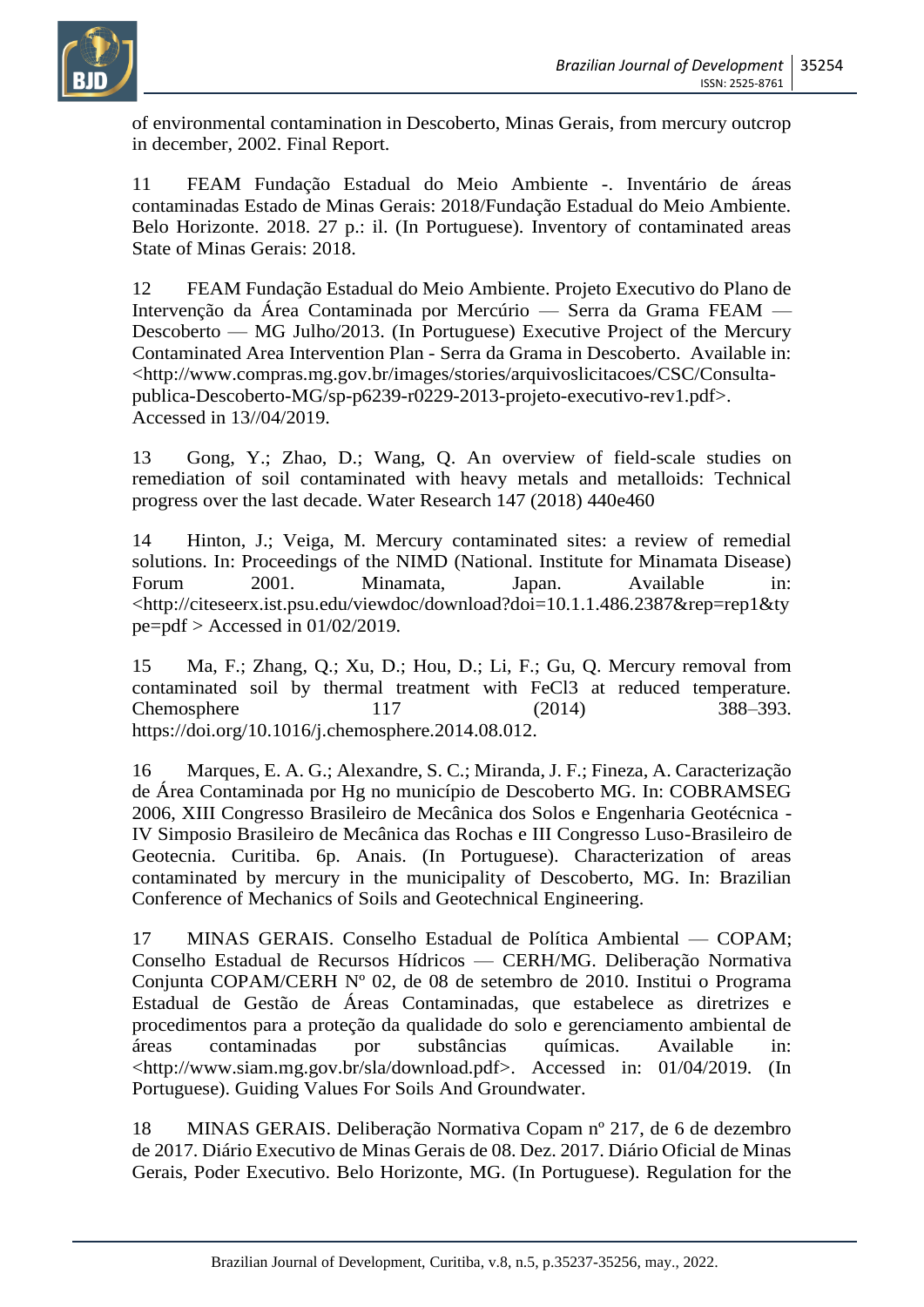

definition of licensing modalities.environment of enterprises and activities that use environmental resources

19 Miranda, J. F.; Curi, A.; Lima, H. M. Estimation of Mercury Released from Abandoned Gold Mine in Minas Gerais, Brazil. REM — International Engineering Journal. Print version ISSN 0370-4467 On-line version ISSN 1807-0353. http://dx.doi.org/10.1590/0370-44672018730182

20 Miyabukuro, S. B. Estudo da Análise de Custo – Efetividade no Planejamento de Políticas Público–Privadas de Longo Prazo integrada à Análise de Custo-Benefício. Dissertação de Mestrado do Programa de Pós–Graduação em engenharia de Produção da Universidade Federal do Rio Grande do Sul. 2014. Porto Alegre. 79P. (In Portuguese). Effectiveness in Public – Private Policy Planning Integrated with Cost-Benefit Analysis. MSc. Dissertation.

21 Negrete, J. M.; Hernández, J. D.; Hernández, J. P.; Verbel, J. O.; Díez, S. Phytoremediation of mercury-contaminated soils by Jatropha curcas. Chemosphere 127 (2015) 58–63 Disponível em <https://www.sciencedirect.com/science/article/pii/S004565351401515X?via%3Di hub> Acesso em 01/02/2019.

22 Oliveira, G. A. Avaliação dos níveis atuais de Hg total em área contaminada no município de Descoberto – MG. Dissertação (mestrado acadêmico) – Universidade Federal de Juiz de Fora, Instituto de Ciências Humanas. Programa de Pós-Graduação em Geografia. Juiz de Fora. 95p. 2014. (In Portuguese). Assessment the levels of Hg total in a contaminated area in the municipality of Descoberto. MSc. Dissertation.

23 Oliveira, R. C. Valoração Econômica de Danos Ambientais em Áreas Contaminadas: Estudo de caso da contaminação mercurial em Descoberto — MG. Trabalho Final de Curso. Curso de Engenharia Ambiental e Sanitária da Universidade Federal de Juiz de Fora. 2018. 79p. (In Portuguese). Economic Valuation of Environmental Damage in Contaminated Areas: Case Study Mercurial Contamination of Descoberto. Graduation work.

24 Reis, A. T.; Lopes, C. B.; Davidson, C. M.; Duarte, A. C.; Pereira, E. Extra Extraction of mercury water-soluble fraction from soils: An optimization study. Geoderma 213 (2014) 255–260

25 Rodríguez, O.; Padilla, I.;Tayibi, H.; López – Delgado, A. Concerns on liquid mercury and mercury-containing wastes: A review of the treatment technologies for the safe storage. Journal of Environmental Management 101 (2012) 197e205.

26 Rosestolato, D., Bagatin, R., Ferro, S. Electrokinetic remediation of soils polluted by heavy metals (mercury in particular). Chemical Engineering Journal. Volume 264. 2015, Pages 16-23. Available in: <https://doi.org/10.1016/j.cej.2014.11.074> Accessed in: 04/10/2019.

27 Sierra, M. J.; Milláni, R.; López, F. A.; Aguacil, F. J.; Cañadas, I. Sustainable remediation of mercury contaminated soils by thermal desorption. Environmental